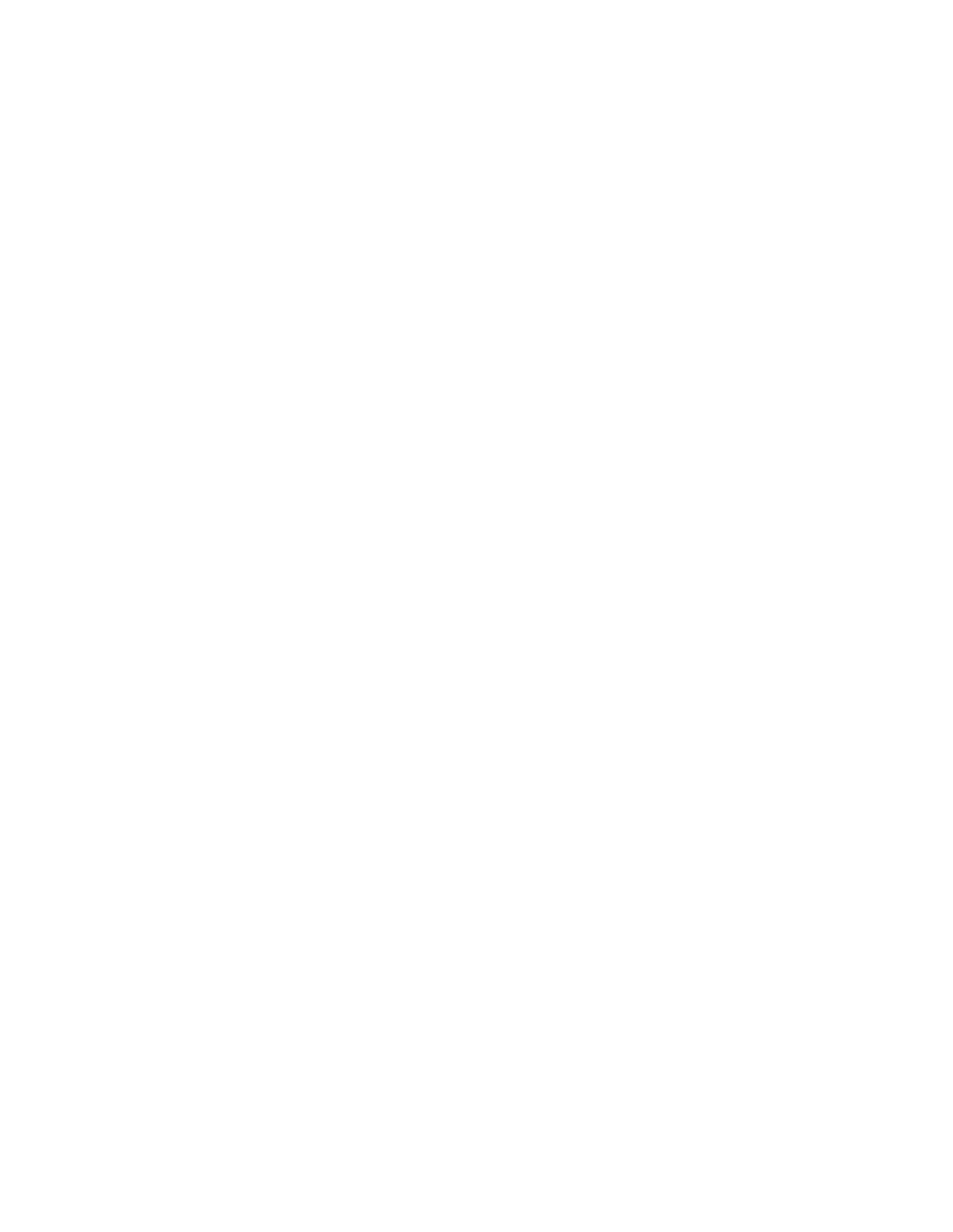# **CONTENTS**

| Н. |                |     |          |  |  |  |  |  |
|----|----------------|-----|----------|--|--|--|--|--|
|    |                |     |          |  |  |  |  |  |
|    | А.             |     |          |  |  |  |  |  |
|    | В.             |     |          |  |  |  |  |  |
|    | $\mathsf{C}$ . |     |          |  |  |  |  |  |
|    | D.             |     |          |  |  |  |  |  |
|    | Ε.             |     |          |  |  |  |  |  |
|    |                | 1.  |          |  |  |  |  |  |
|    |                | 2.  |          |  |  |  |  |  |
|    |                | 3.  |          |  |  |  |  |  |
|    |                | 4.  |          |  |  |  |  |  |
|    |                | 5.  |          |  |  |  |  |  |
|    |                | 6.  |          |  |  |  |  |  |
|    |                | 7.  |          |  |  |  |  |  |
|    |                | 8.  |          |  |  |  |  |  |
|    |                | 9.  |          |  |  |  |  |  |
|    |                | 10. |          |  |  |  |  |  |
|    | 11.            |     |          |  |  |  |  |  |
|    | 12.            |     |          |  |  |  |  |  |
|    | 13.            |     |          |  |  |  |  |  |
|    |                | 14. |          |  |  |  |  |  |
|    |                | 15. |          |  |  |  |  |  |
|    |                | 16. |          |  |  |  |  |  |
|    |                |     |          |  |  |  |  |  |
|    |                |     | a.       |  |  |  |  |  |
|    |                |     | b.<br>c. |  |  |  |  |  |
|    |                |     | d.       |  |  |  |  |  |
|    |                |     | e.       |  |  |  |  |  |
|    | 18.            |     |          |  |  |  |  |  |
|    |                | 19. |          |  |  |  |  |  |
|    | F.             |     |          |  |  |  |  |  |
|    | G.             |     |          |  |  |  |  |  |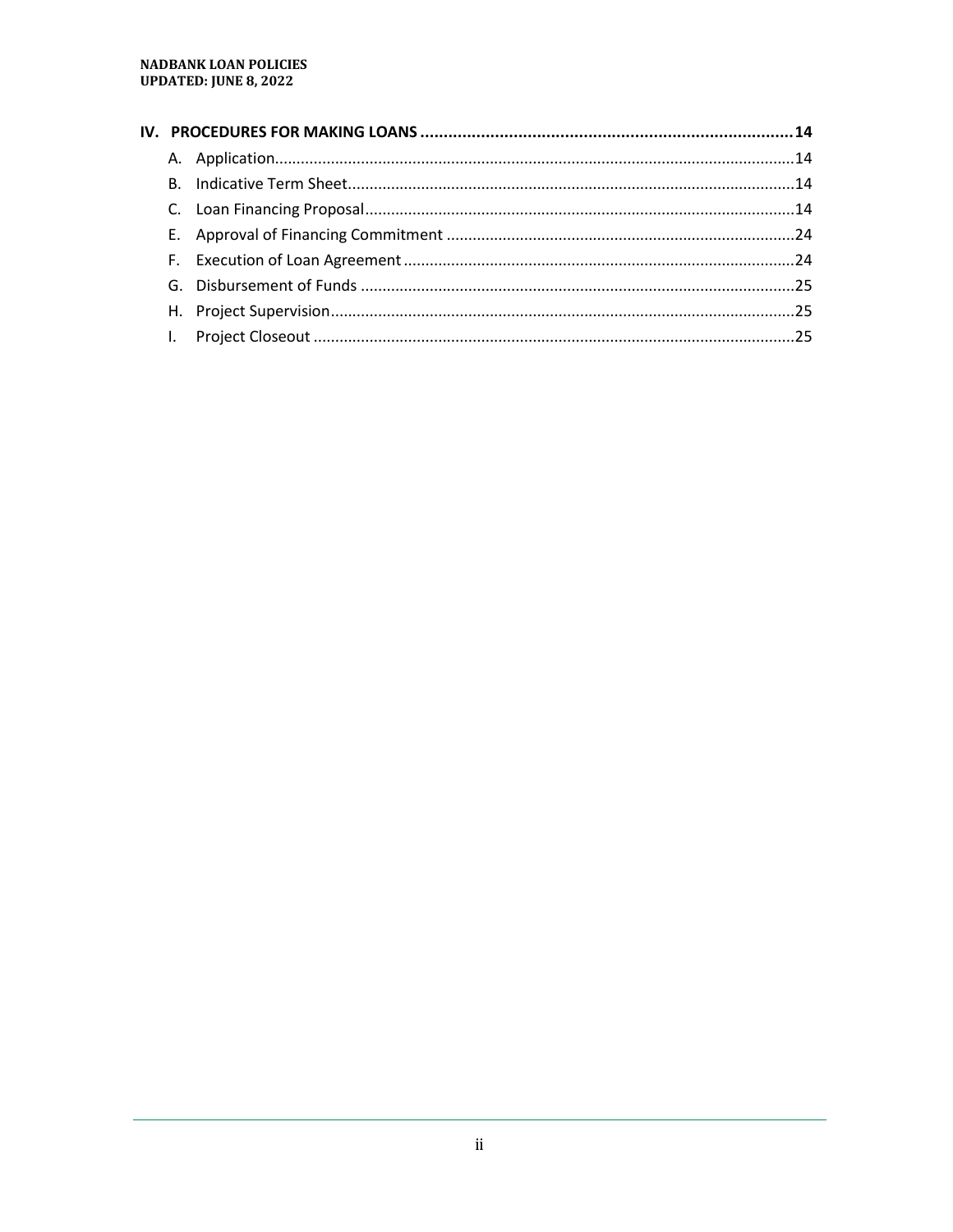### **I. INTRODUCTION**

<span id="page-4-0"></span>The primary purpose of the North American Development Bank (NADBank) is to provide financing for environmental infrastructure projects located in the U.S.-Mexico border region and certified by its Board of Directors. This document describes the basic policies and procedures that NADBank follows in providing loan financing to environmental projects. The loan policies and procedures are based on the *Agreement between the Government of the United States of America and the Government of the United Mexican States Concerning the Establishment of a North American Development Bank* (the "Charter").

### **II. CHARTER PRINCIPLES**

<span id="page-4-1"></span>The Charter sets forth the following key principles governing NADBank loan financing:

- **Certification.** NADBank may provide loans only to environmental infrastructure projects that meet or are capable of meeting the certification criteria established by its Board.
- **Board of Directors.** The Board of Directors determines whether to certify a project and whether to authorize loan financing for that project.
- **Geographic Limitations.** The Board of Directors may certify environmental infrastructure projects in the U.S.-Mexico border region, which is defined as the area in the United States that is within 100 kilometers of the international border between the U.S. and Mexico, and the area in Mexico that is within 300 kilometers of that border. The Board of Directors may also certify an environmental infrastructure project outside the border region if it determines that the project would remedy a transboundary environmental or health problem.
- **Specific Projects.** NADBank loans must be for specific projects or programs.
- **Eligible Entities.** NADBank may make loans to the federal governments of the United States or Mexico, to any agency or political subdivision of such governments, or to any entity in the territory of the United States or Mexico.
- **Private Sector.** NADBank may make loans to supplement private investment when private capital is not available on reasonable terms and conditions. NADBank encourages the investment of public and private capital in the environmental infrastructure projects for which it provides loan financing.
- **Technical Assistance.** A key NADBank function is to provide technical and other assistance for the financing and implementation of environmental infrastructure projects that have been certified or are under development for certification. The guidance that NADBank can provide to communities and project sponsors in designing and structuring projects is an important factor in the effectiveness of NADBank's loan program.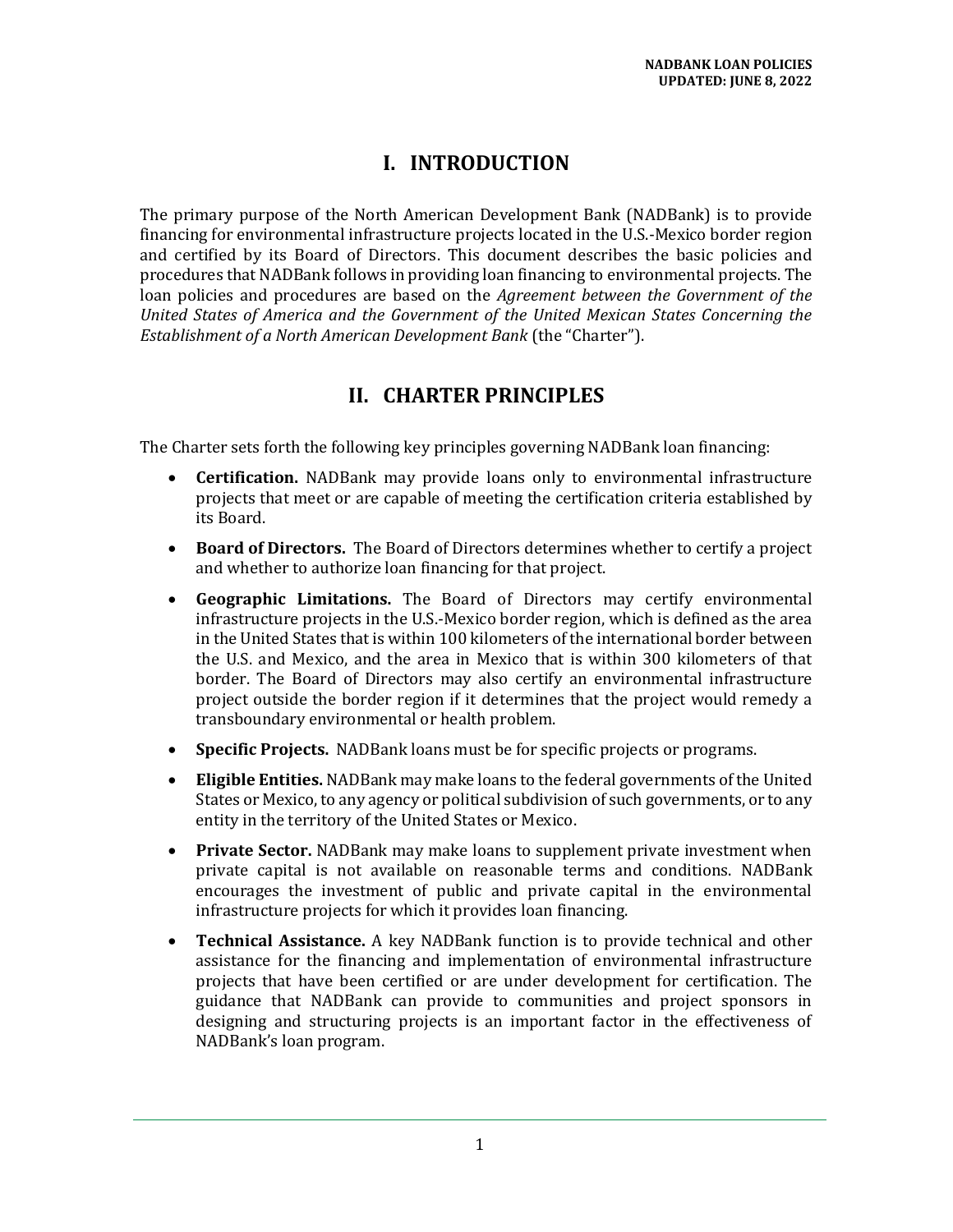<span id="page-5-0"></span>Other Charter provisions relevant to NADBank's loan program will be incorporated throughout this document.

# **III. POLICIES FOR MAKING LOANS**

The Charter authorizes NADBank to make direct loans with its own funds. Since risk-sharing is fundamental to sound banking practices, NADBank may require other participants to provide a portion of the funding required for a project in the form of grants, equity contributions, or other loans. Projects must have sufficient revenue, equity, grants, or other financial support to ensure repayment of NADBank's loan.

In addition to reducing NADBank's share of risk in a project, success in attracting other sources of financing for NADB-financed projects maximizes NADBank resources available for funding other projects and provides further evidence that a project has a demonstrable and reasonable assurance of repayment. NADBank fully cooperates with other public and private sources of investment capital for the environmental infrastructure projects for which NADBank provides loan financing.

The following are the basic policies for making loans that govern NADBank participation in an environmental infrastructure project.

#### <span id="page-5-1"></span>**A. Eligible Borrowers.**

- **1.** NADBank's eligible borrowers are:
- a) A "*Governmental Borrower"* is defined as:
	- The federal government of the United States or Mexico;
	- Any agency of the federal government of the United States or Mexico; or
	- Any political subdivision of the government of the United States or Mexico, including states, municipalities, or other governmental entities.
	- The borrower for a project being sponsored by a *public-private partnership* will be considered a Governmental Borrower.
- b) A "*Private Borrower*" is defined as any other entity in the territory of Mexico or the United States, including corporations, financial institutions, investors, and non-governmental organizations.

<span id="page-5-2"></span>**B. Project Location.** Projects must be located in the U.S.-Mexico border region, which is defined as the area in the United States that is within 100 kilometers of the international border between the U.S. and Mexico, and the area in Mexico that is within 300 kilometers of that border. A project may be located outside the border region if the Board of Directors determines that the project would remedy a transboundary environmental or health problem.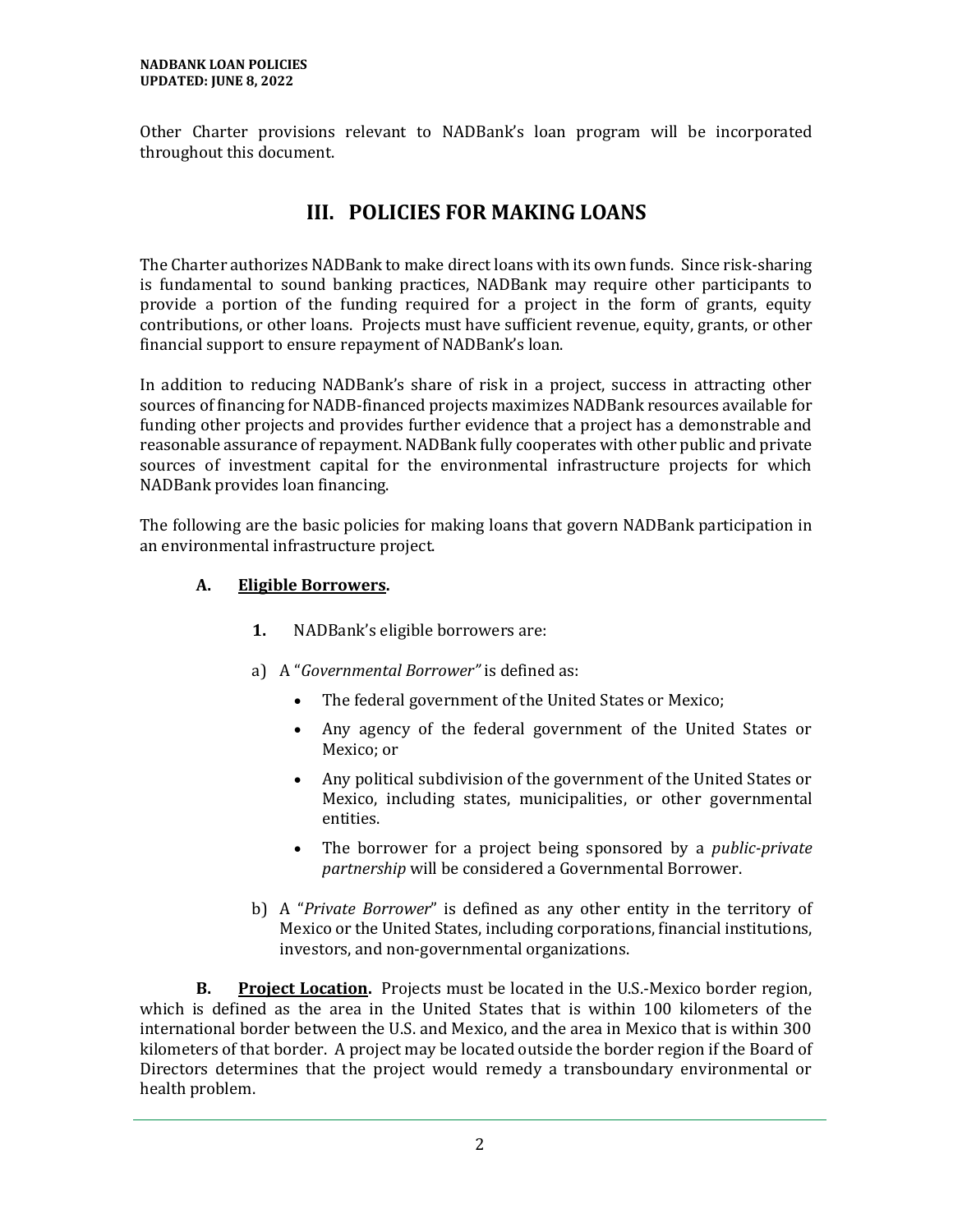<span id="page-6-0"></span>**C. Certification.** To be eligible for NADBank loan financing, a project or program must comply with the certification criteria and be approved by the Board of Directors.

<span id="page-6-1"></span>**D. Eligible Sectors.** The Charter defines environmental infrastructure projects that may be certified and financed by NADBank as projects that will prevent, control, or reduce environmental pollutants or contaminants, improve the drinking water supply, or protect flora and fauna so as to improve human health, promote sustainable development or contribute to a higher quality of life. In accordance with the Charter and subsequent Board resolutions, eligible projects include the following:

i. *Water*. Projects that improve water and sanitation services and protect water resources, including drinking water production, treatment and distribution; wastewater collection, treatment and reuse; water conservation; and stormwater management.

ii. *Solid waste*. Projects for the adequate management of solid waste, including municipal solid waste collection and disposal, solid waste recycling and reduction, and industrial and hazardous waste management.

iii. *Air quality*. Projects to improve air quality and reduce air emissions, such as street paving, international border crossings, emissions control and mobility. Mobility includes the efficient mobilization of people and cargo in public and private transportation systems with low- or zero-emissions and non-motorized transport, as well as infrastructure for more efficient cargo transportation, such as railways, transfer stations or distribution systems.

iv. *Sustainable energy.* Projects include renewable wind and solar energy generation, other clean energy generation, energy efficiency projects that reduce the carbon footprint of existing infrastructure or operations, and energy storage that reduces the intermittency of renewable energy generating assets or enhances grid stability, resiliency and reliability.

v. *Urban Development*. Projects that promote sustainable urban planning, design, and development, such as low-impact and green infrastructure; sustainable land development (mixed-use, re-densification, transport-oriented development) and "smart city" elements to improve sustainability.

vi. *Sustainable Buildings and Industrial Parks*. Projects that replace traditional design, sourcing and construction techniques with sustainable design and construction principles. Projects may include the construction or retrofitting of residential, institutional, commercial or industrial buildings. Sustainable building and industrial parks incorporate practices for the efficient use of energy and resources and reduce greenhouse gas emissions or waste.

vii. *Green Manufacturing and Manufacturing of Green Products*. Green manufacturing practices with reduced environmental impact or the "greening" of production processes to use resources more efficiently and produce less pollution and/or waste. Projects may include manufacturing facilities and equipment that are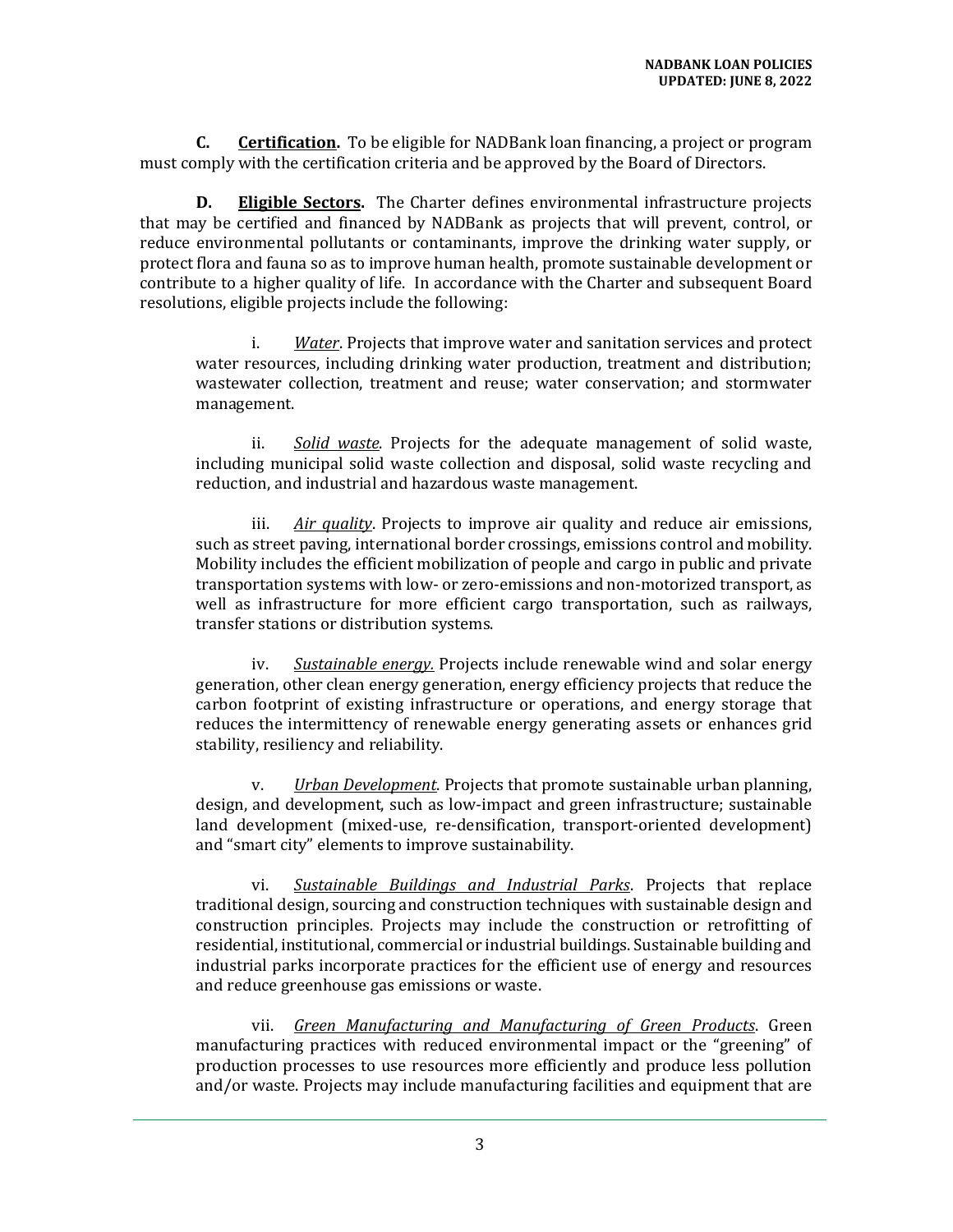more resource and energy efficient. Manufacturing of green products results in goods that use fewer natural resources or produce less pollution during their life cycle, when compared to conventional products.

viii. *Sustainable Food Value Chains*. Projects that support sustainable food value chains by promoting the more efficient use of resources such as water, energy, and land, as well as the reduction of pollutants, throughout their lifecycle. Projects may include investments in agricultural practices or equipment that reduces the use of water, energy, fertilizers, or pesticides; investments in agricultural practices or equipment that reduces erosion, runoff, GHG emissions and/or other forms of pollution or environmental degradation; and investments to reduce the use of resources or generation of waste during food processing, packaging, storage, transportation, distribution, and commercialization.

ix. *Climate Change Adaptation and Climate Resilience*. Projects that help communities increase resiliency to the effects of climate change, including changes to long-term weather patterns (e.g., precipitation) as well as the increased frequency and intensity of extreme weather-related events (e.g., droughts, floods, and heat waves). Projects may include investments in low-impact, green or gray infrastructure designed to diversify and/or drought-proof water supplies, increase flood protection and/or adapt to more severe heat waves; and retrofits of existing infrastructure to operate in extreme weather conditions.

<span id="page-7-1"></span><span id="page-7-0"></span>**E. Financial Terms and Conditions.** The terms and conditions of a NADBank loan will be appropriate to the project financed and structured with a view toward preserving NADBank's resources and credit rating.

- **1. General Principles.** To be able to lend, NADBank must:
- Take into account the ability of the borrower to obtain the loan from private sources of financing on terms which, in the opinion of NADBank, are reasonable for the borrower;
- Pay due regard to prospects that the borrower and its guarantor, if any, will be in a position to meet their obligations under the loan contract; and
- Establish that the rate of interest, other charges and the schedule for repayment of principal are appropriate for the purposes or project in question.

<span id="page-7-2"></span>In approving a loan for a project, the Board of Directors must find that the project/sponsor is economically/financially sound and pay due regard to the prospects that the project/sponsor will be able to generate sufficient revenue to meet debt servicing obligations.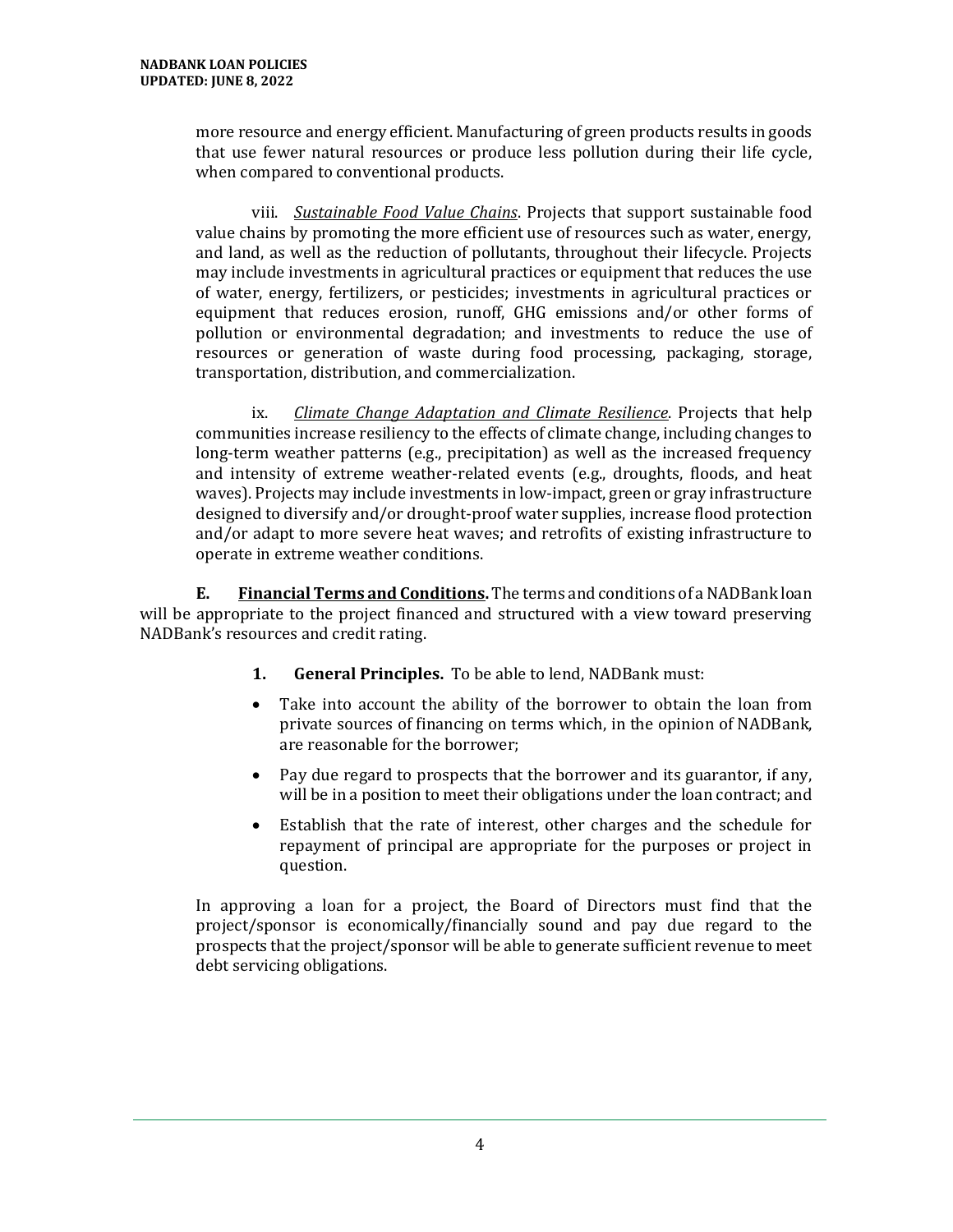#### **2. Lending Limits.**

**a. Single Obligor Limit (SOL).** The maximum allowable credit exposure approved for a particular obligor—through loans to the obligor, loans guaranteed by the obligor, loans of the obligor guaranteed by NADBank and/or any other applicable credit instrument, net of disbursements repaid and any financing cancellations—is 20% of the NADBank's usable equity (defined below).

An additional 10% of the NADBank's usable equity will be allowed for an obligor whose loans above the 20% limit meet one of the following criteria:

i. The loan is fully secured by readily marketable collateral (defined below); or

ii. The loan payment mechanism is a "*fideicomiso*," a Mexican municipal or state irrevocable trust in which the payment and/or guarantee is funded by committed "*participaciones*" or any other revenue from a public entity the law allows to be used as source of payment or guarantee; or

iii. The loan is to a State or political subdivision and it constitutes a general obligation of the State or political subdivision (defined below); or

iv. The loan is to an entity of the U.S. Federal Government or the Mexican Federal Government.

Once a loan is approved, it remains approved even if the level of usable equity falls such that the obligor exceeds the single obligor limit.

Usable equity is are defined as the Bank's funded, unimpaired paid-in capital, plus undesignated retained earnings, plus special reserve, plus capital preservation reserve, where "funded" means the paid-in capital that the shareholders have paid the Bank; and "unimpaired" means that there is no existing obligation or designation associated with this paid-in capital (for example, it is not dedicated to community adjustment and investment purposes or to a specific program).

Readily marketable collateral is defined as financial instruments and bullion that are salable under ordinary market conditions with reasonable promptness at a fair market value determined by quotations based upon actual transactions on an auction or similarly available daily bid and ask price market.

A general obligation of the State or political subdivision is defined as an obligation backed by the credit and taxing power of the issuing jurisdiction or by a borrower not possessing general powers of taxation, when an obligor possessing general powers of taxation has unconditionally promised to make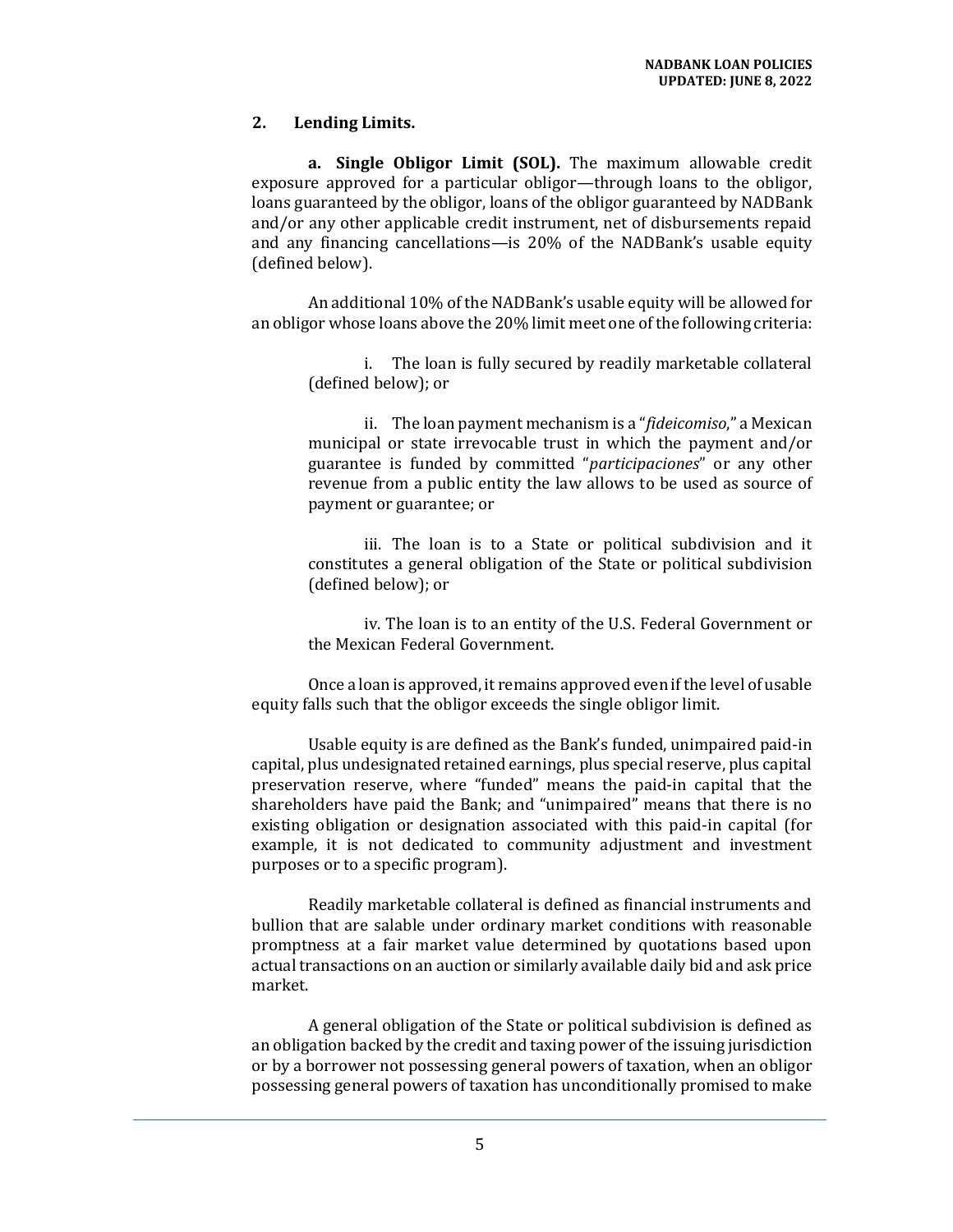payments into the fund or otherwise provide funds to cover all required payments on such obligation.

**b. Maximum Loan per Project.** may provide a loan for up to 85% of the eligible costs of a project, depending on project risks and other characteristics. In the case of public sector loans, regardless of the amount, and private corporate loans or loans with corporate guarantees that do not exceed USD \$20 million, the Bank may finance up to 100% of project eligible costs provided the loans have an alternate source of payment or guarantee that demonstrates capacity for full repayment of the loan regardless of the ability of the project to generate revenue. In addition, for any project with eligible costs up to and including USD \$1 million, NADBank may provide a loan for up to 100% of the eligible costs of a project, depending on project risks and other characteristics. Actual loan amounts will be based on a borrower's ability to afford a particular loan for a particular project, determined by NADBank's standard credit analysis, taking into account factors such as current level of indebtedness, capacity to service current and proposed debt and credit quality.

<span id="page-9-0"></span>**3. Eligible Costs.** NADBank may provide loan financing to meet the costs and expenses related to the purposes of a loan. Costs eligible for NADBank loan financing may include the acquisition of land and any buildings thereon; site preparation and development; design; construction; reconstruction; rehabilitation; improvement; the acquisition of necessary machinery and equipment; legal, finance, and development costs; interest during construction; contingency or reserve funds; taxes, customs and other duties; and other incidental costs approved by NADBank.

<span id="page-9-1"></span>**4. Forms of Loans.** Typically, a loan is evidenced by a loan agreement and attendant documentation entered into by NADBank (or, for loans to Mexican public sector borrowers, NADBank's Mexican entity, *Corporacion Financiera de America del Norte, S.A. de C.V. SOFOM, ENR* – "COFIDAN") and the borrower. Nevertheless, NADBank can make loans in different forms, as long as the financing documentation contains terms and conditions that protect NADBank's interests in a manner comparable to the protections of typical NADBank loan documents. Forms of loans include, but are not limited to: direct loans, bond purchases, lease agreements, backleveraged loans, revolving line of credits, credit guarantees and stand-by revolving loans.

<span id="page-9-3"></span><span id="page-9-2"></span>**5. Maturities.** NADBank may offer loan maturities up to 30 years, depending on individual project requirements such as the ability of a community to afford the annual debt service. Grace periods for principal repayment are negotiable and may cover the anticipated project construction and start-up phase. Term structure must be appropriate to the type of project financed and generally consistent with market practice for such projects. In general, the total repayment term shall not exceed the useful life of the project, except for public sector projects and loans with corporate guarantees where the source of cash for debt service payment does not depend on the revenue generated by the relevant project.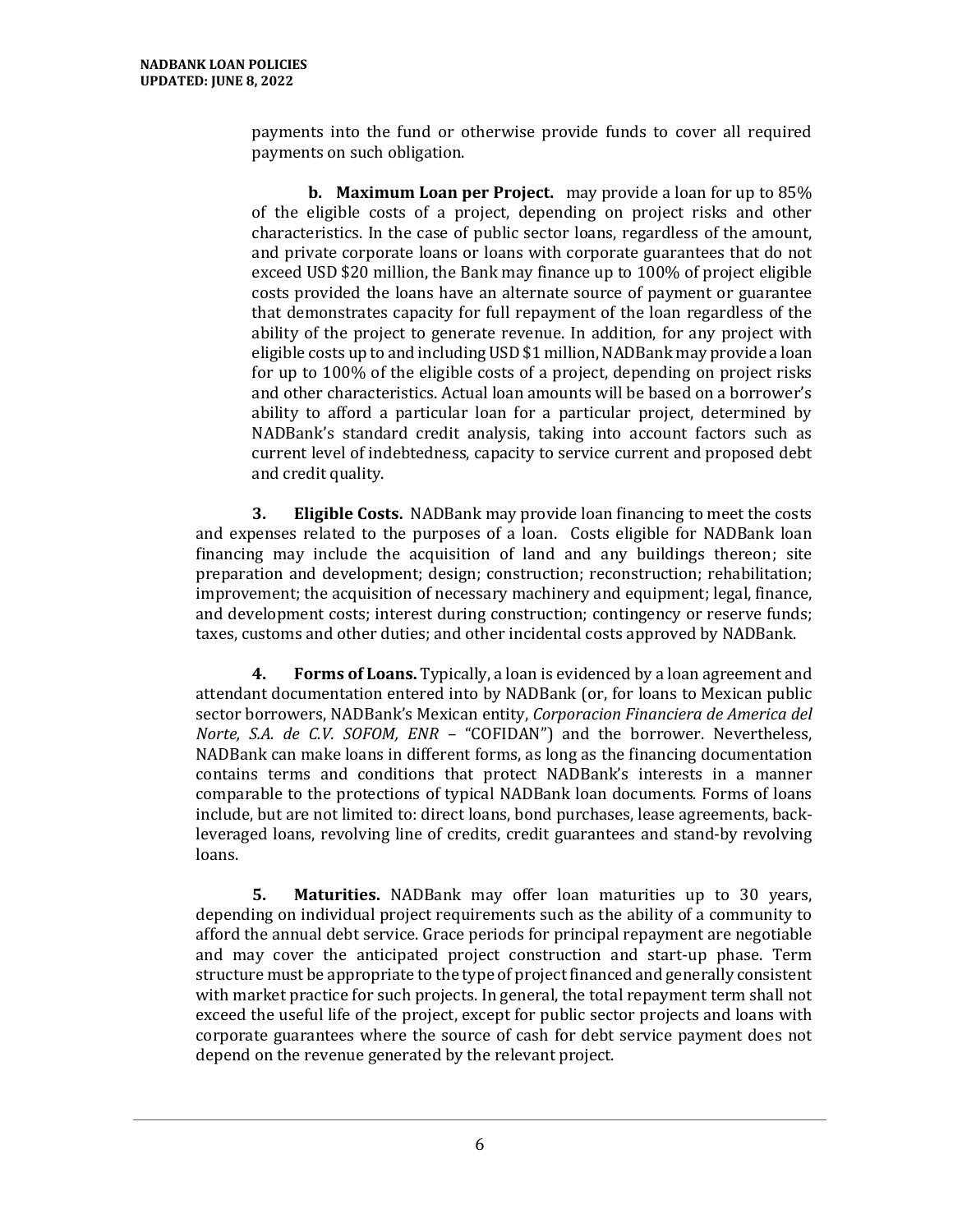#### **6. Currency; Exchange Risk.**

**a. Borrowers in the United States.** NADBank loans to borrowers in the United States are contracted in U.S. dollars.

**b. Borrowers in Mexico.** NADBank loans to borrowers in Mexico may be in Mexican pesos or U.S. dollars. When the funding source is not in pesos, NADBank will, in a timely manner, adopt appropriate hedging strategies to cover currency risks. NADBank will not take currency risks. For loans in dollars, NADBank must be assured that the borrower will be able to generate the dollars when payment is due.

<span id="page-10-0"></span>**7. Interest Payments; Calculation of Interest Rates.** Interest on outstanding balances will be payable on specified installment dates at least annually. Interest rates for particular loans will be established at loan closing and will depend on the interest rate structure for which the financing is approved. NADBank can charge a fixed or variable market-based interest rate in the following manner:

i. *Interest Rate*. NADBank will charge an interest rate expressed as a spread relative to U.S. Treasury securities, SOFR, TIIE rate, or any other reference rate widely used by the market in U.S. dollars or Mexican pesos. In determining the Interest Rate for a financing, NADBank will consider a Base Rate plus an Applicable Margin as defined below.

ii. *Base Rate.* NADBank's base rate for financing will be the bank's cost of funding, unless there is targeted funding for a specific lending program, in which case the cost of the targeted funding will become the base rate.

iii. *Applicable Margin*. NADBank will charge a margin over the Base Rate. This Applicable Margin will be constructed to cover an administrative spread and a risk premium, based on the following guidelines and expressed in basis points (bps; one basis point is equal to  $1/100$ <sup>th</sup> of  $1\%$ ):

- (1) an administrative spread to cover NADBank's current administrative expenses. This component of the spread will be constructed by comparing the Bank's administrative and other expenses to the Bank's revenue generating assets. The spread will be updated periodically, and the updated calculation will be available at NADBank's webpage; plus
- (2) a risk premium, within a range of 5 400 bps. This risk premium is related to the characteristics of the loan, including term, size, presence of other lenders (i.e. complexity of the loan), contract revenue source and quality of the purchaser, among others, as well as debtor's capitalization, experience and third-party support.

iv. *Paying points up front*. In lieu of a portion of basis points of spread, a borrower may pay points up front, provided that the amount of basis points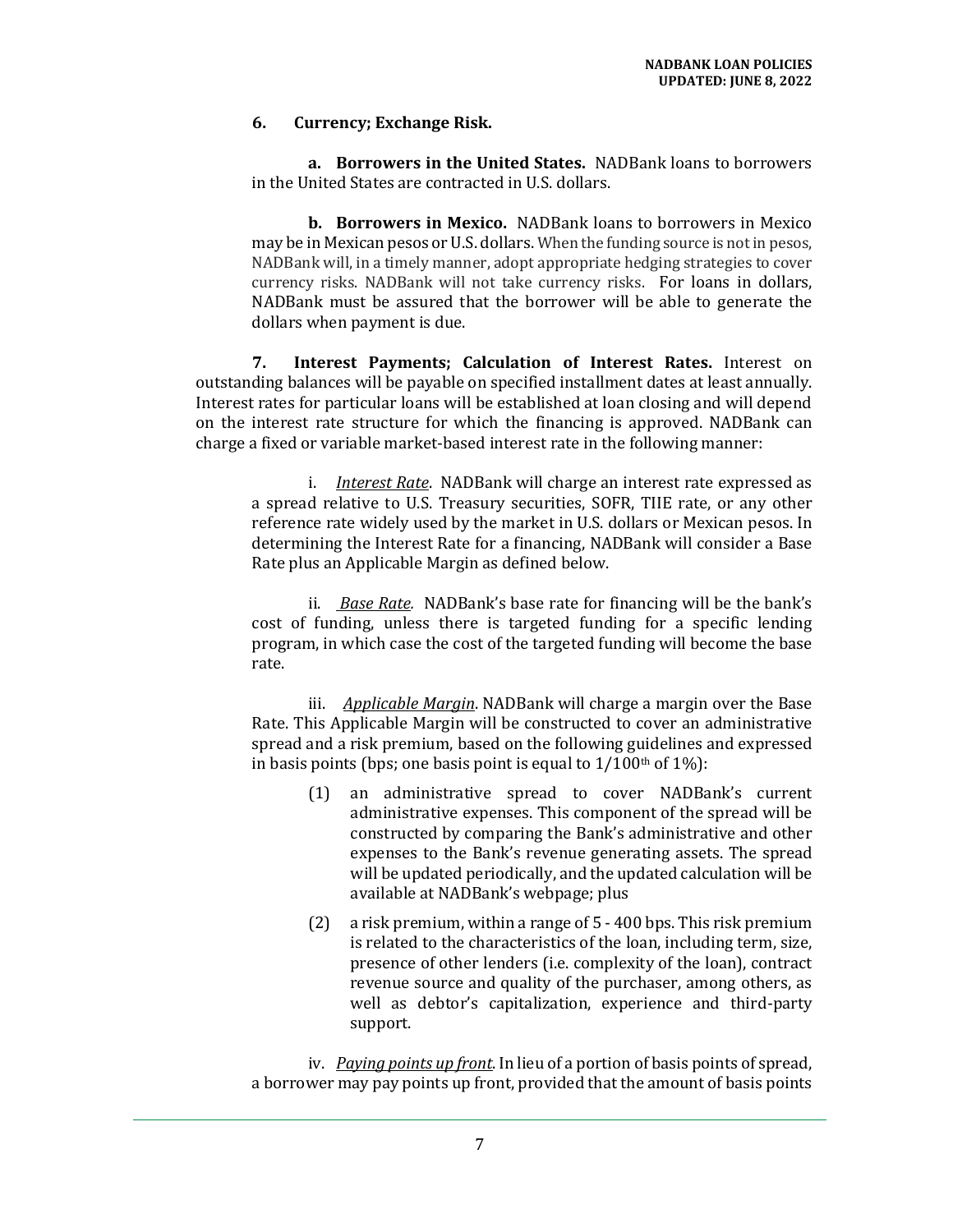over the benchmark in the all-in interest cost of the loan, excluding any commitment fee, does not exceed 550 basis points.

<span id="page-11-0"></span>**8. Commitment Fee.** The purpose of NADBank's commitment fee is to compensate NADBank for the opportunity cost of allocating resources for the exclusive use of particular borrowers. NADBank will charge the borrower a commitment fee on the undisbursed balance of the loan, which will begin to accrue 30 days after the date of the first disbursement of a loan. For loans with scheduled disbursements for which the interest rate for each disbursement is set on the date of the disbursement, the commitment fee will accrue on the undisbursed balance of disbursements that deviate from the scheduled dates or amounts.

<span id="page-11-1"></span>**9. Other Fees.** NADBank may charge other fees to reflect fees charged by other local lenders for similar loans.

<span id="page-11-2"></span>**10. Demonstrable and Reasonable Assurance of Repayment.** All loans made by NADBank must offer a demonstrable and reasonable assurance of repayment. To comply with this requirement, NADBank must determine that demonstrable and reasonable assurance exists that the borrower will be able to repay the loan in accordance with the loan repayment schedule. Factors considered in making such a determination vary, depending upon the borrower and the nature and size of the project being financed, but generally relate to the capacity of the borrower and/or project to generate sufficient revenue to service its debt. Should NADBank determine that a project's revenue or a borrower's financial position do not meet the requirement of demonstrable and reasonable assurance of repayment, additional security arrangements, guarantees or sources of repayment, or additional grant or equity support will be required so that the project complies with this requirement.

<span id="page-11-3"></span>**11. Security.** Loans from NADBank must be secured with project and/or borrower cash flows, which may take the form of user fees, dedicated taxes, earnings from the sale of project output, other project earnings, or other dedicated sources of revenue. NADBank may also require borrowers to secure their loan with any other type of guarantee including, but not limited to the following: a mortgage on fixed assets (land, plant, and other buildings), a mortgage on or security interest in movable assets (equipment, other business assets), a pledge of a project sponsor's share in the project, and the assignment of the sponsor's insurance policies and other contractual benefits. The value of the guarantee, together with the cash flows, must be greater than the NADBank loan at time of closing. In order to ensure that the value of project security is properly maintained, NADBank will inspect the security as frequently as it deems necessary.

<span id="page-11-4"></span>**12. Limited Recourse Financing.** Limited recourse financing refers to a loan for which the primary sources of funds for repayment are the revenue derived from the operation of the project and the project's assets. NADBank may provide limited recourse financing, provided that the project has a demonstrable and reasonable assurance of repayment from project cash flows and other project assets.

<span id="page-11-5"></span>**13. Recourse Financing.** NADBank will, where appropriate, require recourse to a project sponsor or guarantor if it determines that a loan's security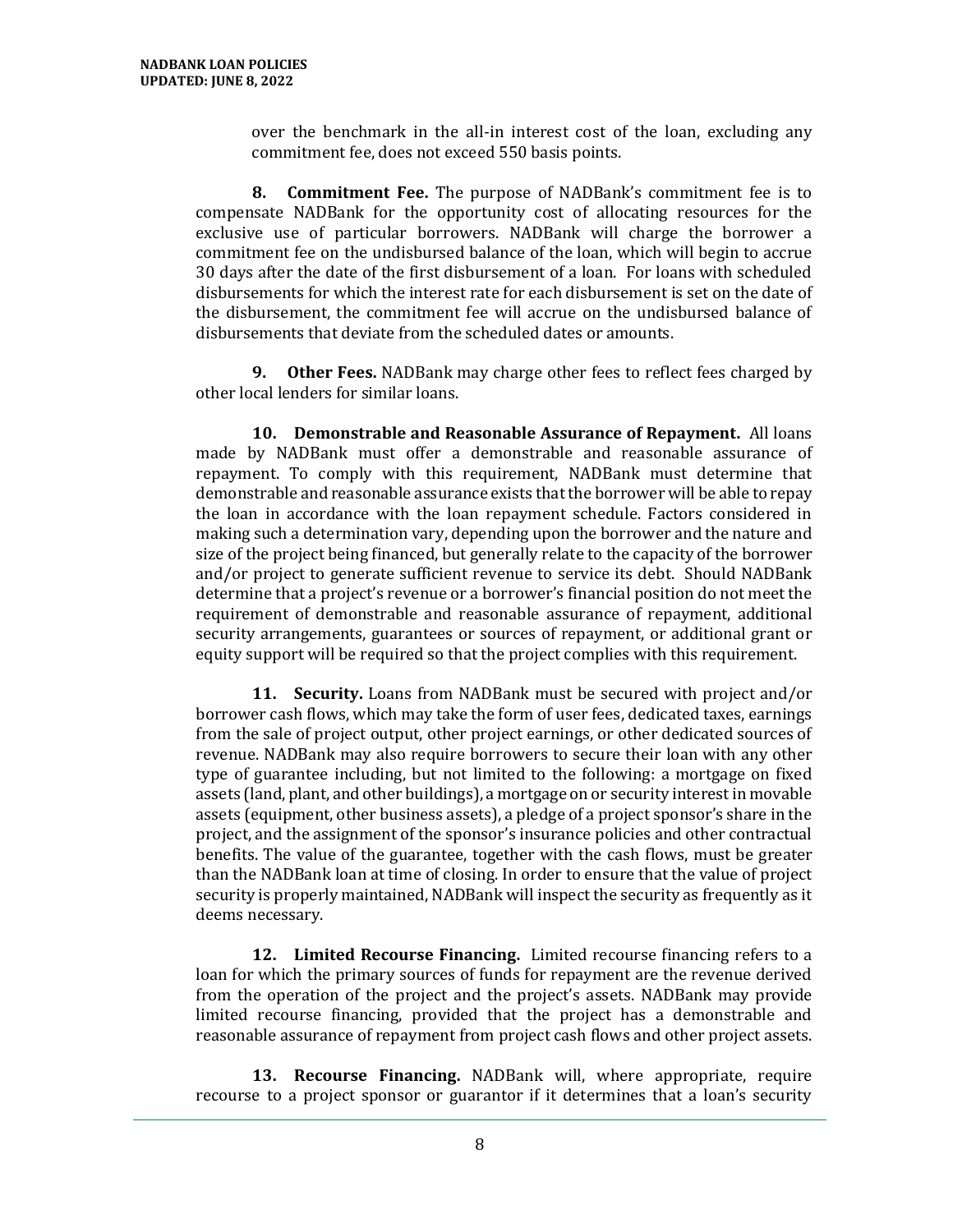provisions are insufficient to ensure that the loan has a demonstrable and reasonable assurance of repayment.

In the case of a local or regional Governmental Borrower, such recourse may include:

- i. In the United States, general obligation financing, whereby a state, locality, or municipality is pledging its full faith and credit to repay the financial obligations. These obligations can typically call on tax revenue or general revenue sources to meet debt service requirements.
- ii. In Mexico, pledges of federal, state or local tax participations or any other revenue from a public entity that by law may be used as a source of payment or guarantee.
- iii. Establishment of a utility service district or enterprise fund, which could be designed to allow the project to draw on other sources of revenue in the service area.
- iv. Tax revenue in general, fees and charges collected by local governments and public enterprises.
- v. Irrevocable revolving lines of credit and similar guarantees.

In the case of private sponsors, such recourse refers to any other revenue or assets that would sufficiently cover the debt service, regardless of the capacity of the financed project to generate such debt service by itself.

<span id="page-12-0"></span>**14. Federal Guarantees.** In the case of loans to Private Borrowers or to regional or local Governmental Borrowers, NADBank may require that the federal government of the country in which the project is to be carried out, or a public institution or a similar agency of such federal government acceptable to NADBank, guarantee the repayment of the principal and the payment of interest and other charges on a loan.

<span id="page-12-1"></span>**15. Other Guarantees.** NADBank must be protected against project performance and completion risks through appropriate guarantees. NADBank may require limited or general guarantees from project sponsors, borrowers, equity investors, contractors, suppliers, operators or other relevant parties to guarantee technical, operational, or financial performance and completion of a project.

<span id="page-12-2"></span>**16. Debt Service Coverage Ratio (DSCR).** The DSCR requirement ensures that sufficient cash flow is available to cover the required debt service. In principle, it is the ratio of the total available anticipated cash flow to the total debt service. A value over 1 provides a margin of security to NADBank.

**a. Definition**. The formula for calculating the DSCR will be specifically defined for each loan based on the characteristics of the transaction and/or borrower and the payment mechanism. Where possible, preference will be given to commonly used, market standard formulas. The justification for, and recommendation of, a specific formula for each proposed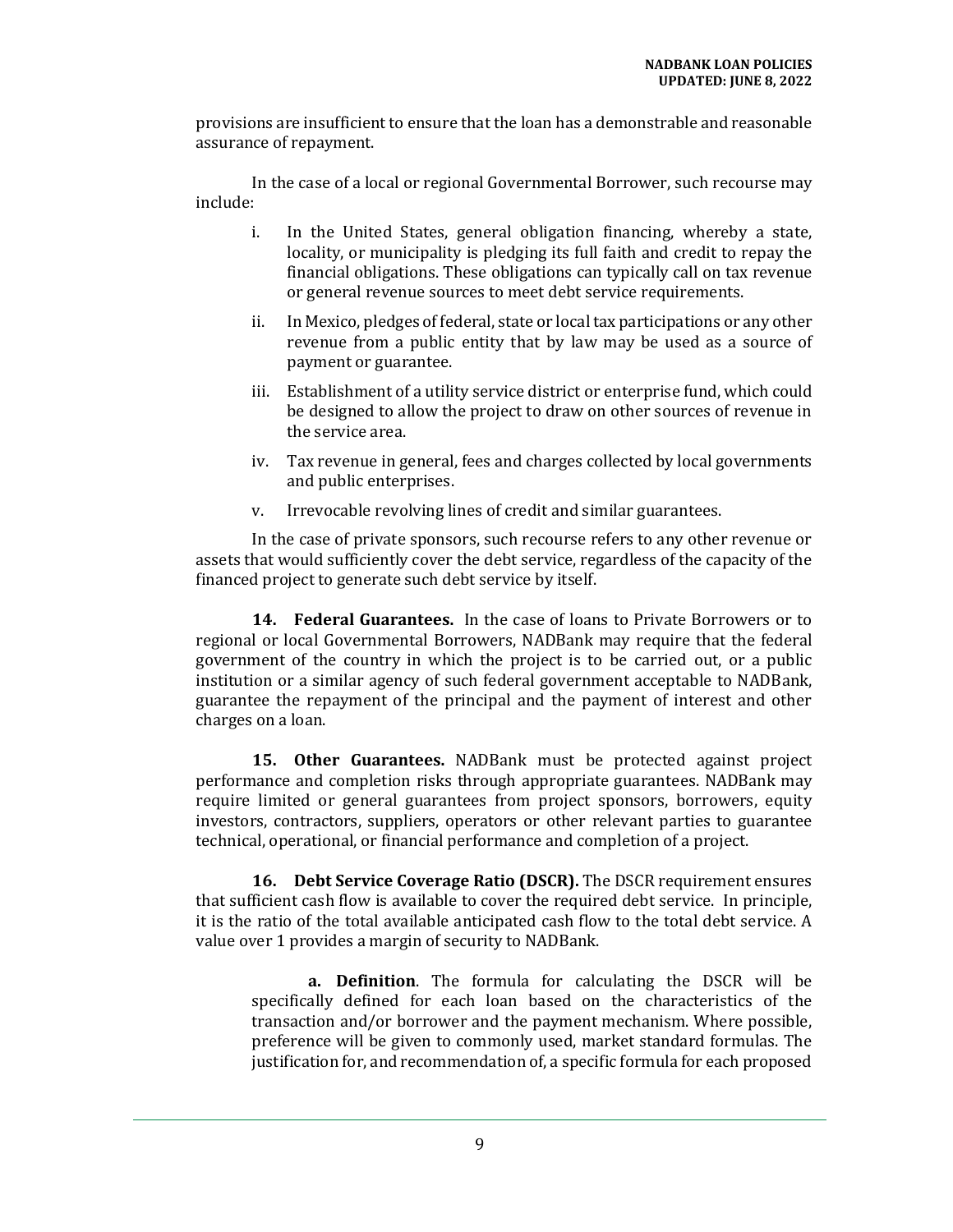loan, will be included in every proposal submitted to the Board of Directors for its review and approval.

**b. Application.** Except as noted below, NADBank projects require a minimum DSCR based on the corresponding formula and expected cash flow. The minimums will be as follows:

i. For loans to Public Sector Borrowers in the U.S. or Mexico where the pledged revenue is sufficient to cover the debt service, a minimum DSCR of 1.0 will be required.

ii. For project finance loans to Private Sector Borrowers a minimum DSCR of 1.2 will be required.

iii. For loans to Public-Private Partnerships a minimum DSCR of 1.0 will be required.

iv. For construction-only or other short-term loans when there is no cash flow generation prior to project completion, a minimum DSCR is not required, provided the borrower demonstrates a credible and strong source of payment for the loan, including its debt service.

v. For loans to investment-grade corporates, a minimum DSCR may not be required provided that alternative financial indicators, appropriate to the relevant industry, are utilized to evaluate repayment risks and monitor the credit quality evolution of such borrower.

vi. For loans to corporate or financial institutions a minimum DSCR will not be required. Alternative financial indicators appropriate to the relevant industry will be utilized to evaluate repayment risks and monitor the credit quality of the borrower.

#### <span id="page-13-0"></span>**17. Reserves.**

<span id="page-13-1"></span>**a. General.** Reserve requirements address two key objectives: mitigation of project risk and development of sound financial practices by NADBank's borrowers. To these ends, NADBank shall require a debt service reserve, except as stated under the standard reserve parameters below, and may also require other reserve funds in making a loan to a borrower, as defined herein:

• *Debt service reserve (DSR)* to meet debt payment obligations in situations when the borrower does not have available cash. The DSR provides a level of liquidity that will minimize default risks in situations that adversely affect borrower cash flows.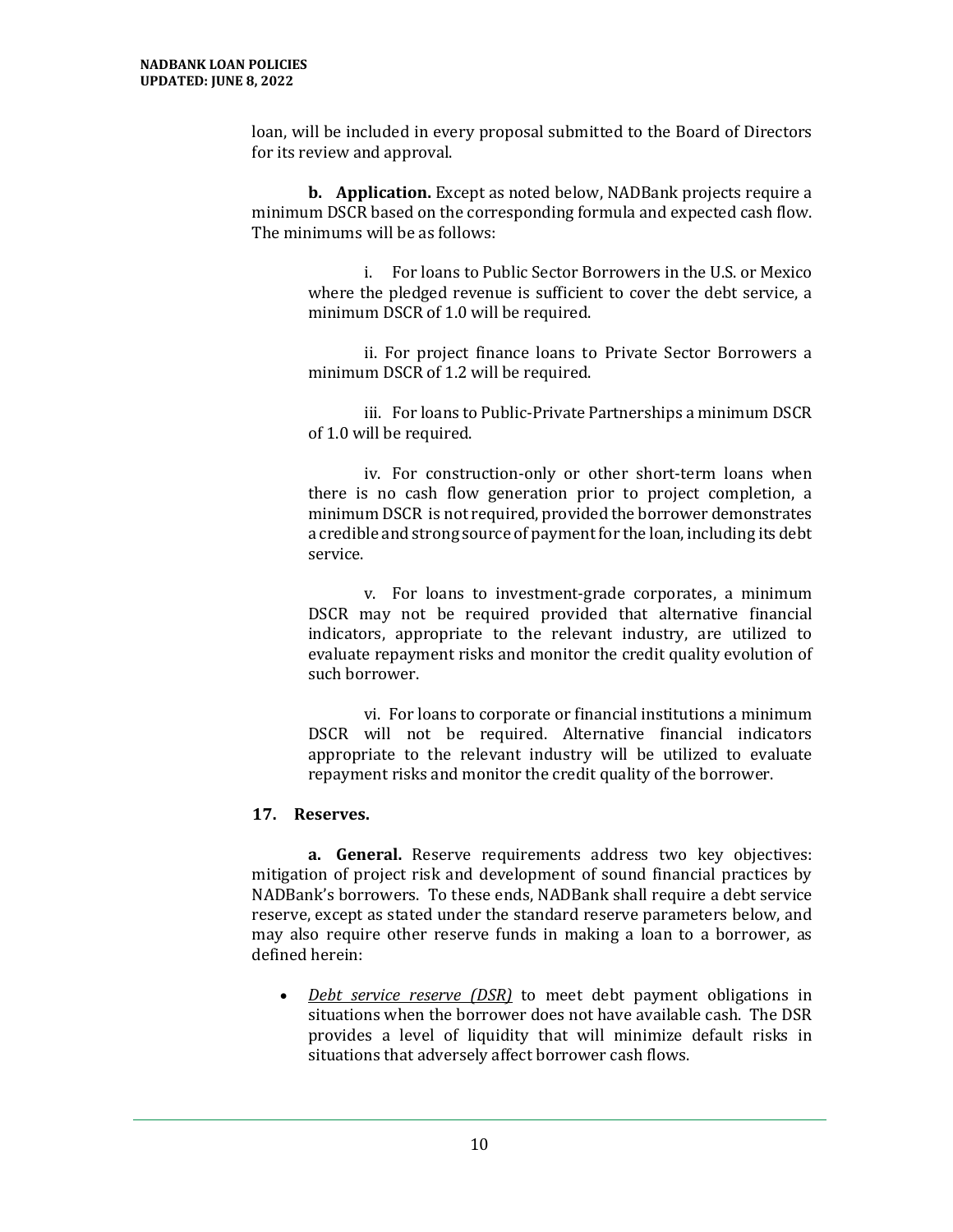- *Operations and maintenance reserve (OMR)* to fund non-recurring operations and maintenance costs that might arise from catastrophic events.
- *Repair and replacement reserve (RRR)* to cover emergency repairs or replacements whose magnitude may surpass what is normally dealt with in the operational budget.

<span id="page-14-0"></span>**b. Reserve Requirements.** NADBank establishes reserve requirements on the basis of an analysis of a project's technical and financial risks. These elements determine reserve levels and the timeframe for funding them, within the standard parameters shown in the table below.

| <b>Type of Project</b>                                                                                                                                                                                                                 | <b>Reserve Amount</b>                                                                        |
|----------------------------------------------------------------------------------------------------------------------------------------------------------------------------------------------------------------------------------------|----------------------------------------------------------------------------------------------|
| Public projects in the United States and<br>Mexico with trust payments and/or a<br>guarantee is funded by state, municipal or<br>other utility revenue                                                                                 | 1 month to 1 year of debt service.                                                           |
| U.S. municipal projects backed with a tax<br>pledge (i.e., general obligation bonds)                                                                                                                                                   | No debt service reserve.                                                                     |
| Mexico Municipal or utility projects in Mexico<br>with an irrevocable state or municipal<br>payment and guarantee trust structure for<br>which the payment and/or guarantee is<br>funded by federal tax revenue<br>("participaciones") | No debt service reserve.                                                                     |
| Construction-only and other short-term loans                                                                                                                                                                                           | No debt service reserve, credible<br>source of repayment required                            |
| Private sector projects and all other<br>transactions not covered under the<br>parameters described above                                                                                                                              | To be recommended by Bank<br>Management based on the factors<br>set forth in paragraph 17.c. |

#### **STANDARD RESERVE PARAMETERS**

With respect to the DSR, OMR and RRR requirements, the basis for the establishment of the reserve amounts will be described in the financing proposal provided to the Board of Directors.

Reserves must remain funded until the NADBank loan is fully re-paid. The borrower may then dispose of the reserves at its discretion; NADBank, however, encourages maintenance of reserves beyond the life of the project to build and maintain the technical and financial capacity of the project and project sponsor.

<span id="page-14-1"></span>**c. Debt Service Reserve.** Factors considered by NADBank in establishing DSR requirements include: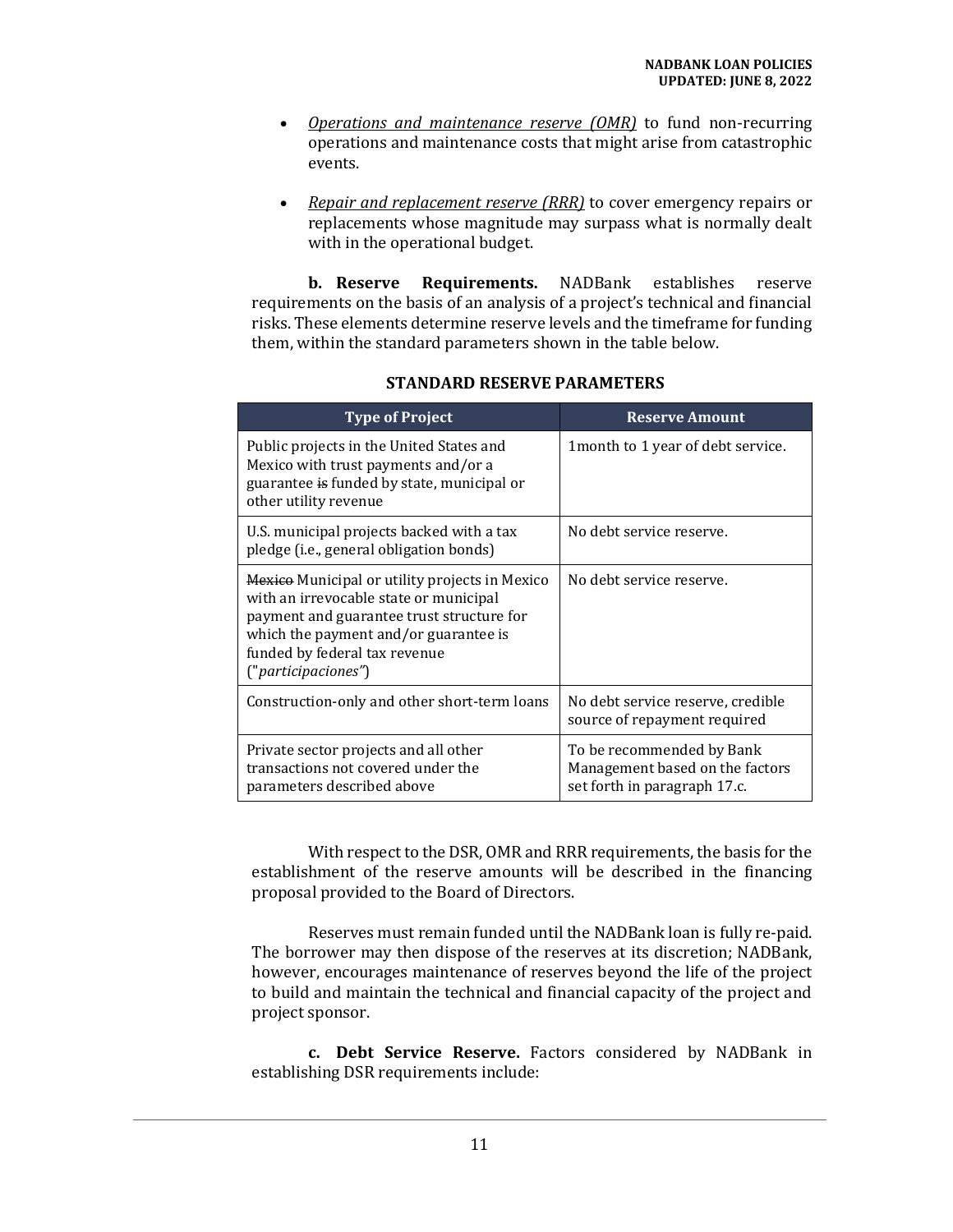- Quality of the guarantee provided and / or collateral pledged.
- Loan payment mechanism.
- Current available cash flows and reserves.
- Overall financial health of the borrower (financial ratios).
- Construction period and timeframe for the project to generate new cash flows in relation to the project debt amortization schedule.

Other factors that are reviewed in so far as they have an impact on the project include:

- Any existing loan covenants and debt service.
- Debt repayment profile (if any) and historical experience with creation of reserves.
- Customary requirements of other creditors in the same industry, geographic area and current market conditions.

The quality of the guarantee or collateral will substantially impact the level and timeframe for funding the debt service reserve.

<span id="page-15-0"></span>**d. Operations and Maintenance Reserve.** Factors considered by NADBank in establishing OMR requirements include:

- Budgeted project operations and maintenance costs.
- Historical and projected trends of project operations and maintenance costs.
- Adequacy of internal operational controls.
- Experience of the operations and maintenance management team.
- Risks associated with the type of project.
- Existing operations and maintenance reserves or reserves required in the past.
- Customary business practices in the industry / region.

The procedure for establishing an operations and maintenance reserve includes an inspection of revenue and expenses for recent years and identification of consistencies and trends. The analysis also considers the factors for revenue shortfall or extraordinary expenses associated with the type of system, such as water, wastewater or solid waste, to get a sense of the level of risk associated with the operation.

<span id="page-15-1"></span>**e. Repair and Replacement Reserve.** Factors considered by NADBank when establishing RRR requirements include: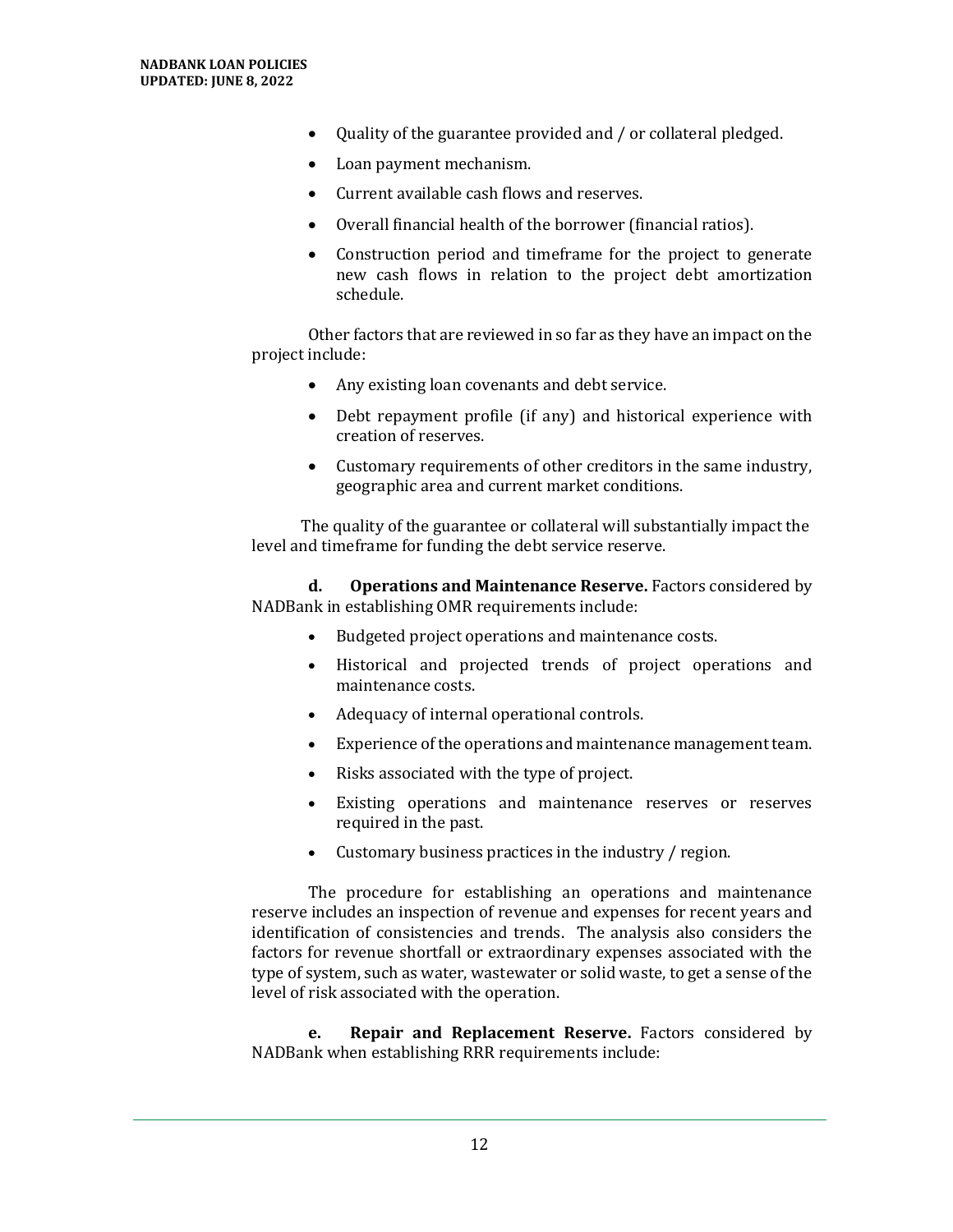- Value of project equipment subject to wear and tear and its expected useful life.
- Risks associated with the type of facility or project equipment.
- Adequacy of internal operational controls.
- Existing RRR or reserves required in the past.
- Customary business practices in the industry / region.

The type of equipment or installations will have an impact on the amount and timing of establishing the RRR. A solid waste project that has simple equipment will not have the same needs as a wastewater treatment plant that will suffer greater wear and tear on specific equipment, such as pumps, and lesser wear on long-term installations such as sewer lines.

<span id="page-16-0"></span>**18. Use of Loan Proceeds; Procurement.** NADBank will impose no condition that the proceeds of a loan be spent in the territory of the U.S. or Mexico. NADBank will take measures to ensure that the proceeds of any loan made by NADBank are used only for the purposes for which the loan was granted, with due attention to considerations of economy and efficiency. All NADBank loan proceeds must be expended in accordance with NADBank procurement policies and procedures. These policies and procedures are outlined in the NADBank document entitled, "North American Development Bank Procurement Policies and Procedures."

<span id="page-16-1"></span>**19. Other Terms and Conditions.** In making direct loans, NADBank shall have the power to determine any other terms and conditions it deems necessary to ensure a demonstrable and reasonable assurance of repayment of such loans.

<span id="page-16-2"></span>**F. Information and Disclosure Policies.** NADBank promotes an open information policy, to the extent practicable and consistent with sound commercial practices. Generally, all documents relating to a proposed NADBank loan may be made publicly available; certain exceptions are applicable. For a complete discussion of NADBank information and disclosure policies, please see the document, "Procedures Regarding Disclosure and Confidentiality."

<span id="page-16-4"></span><span id="page-16-3"></span>**G. Revisions to and Waivers of Policies.** The provisions of Section III, "Policies for Making Loans" will be changed only by decision of the Board of Directors, based on a policy paper. If NADBank expects to recommend a change to the provisions in advance of a loan financing proposal, NADBank shall present a policy paper to the Board on the relevant policy issue(s) at least two months in advance of presenting the corresponding financing proposal to the Board. In exceptional circumstances, the Board may approve a waiver to the provisions of Section III, "Policies for Making Loans" for a specific financing proposal, which will be presented as part of such proposal.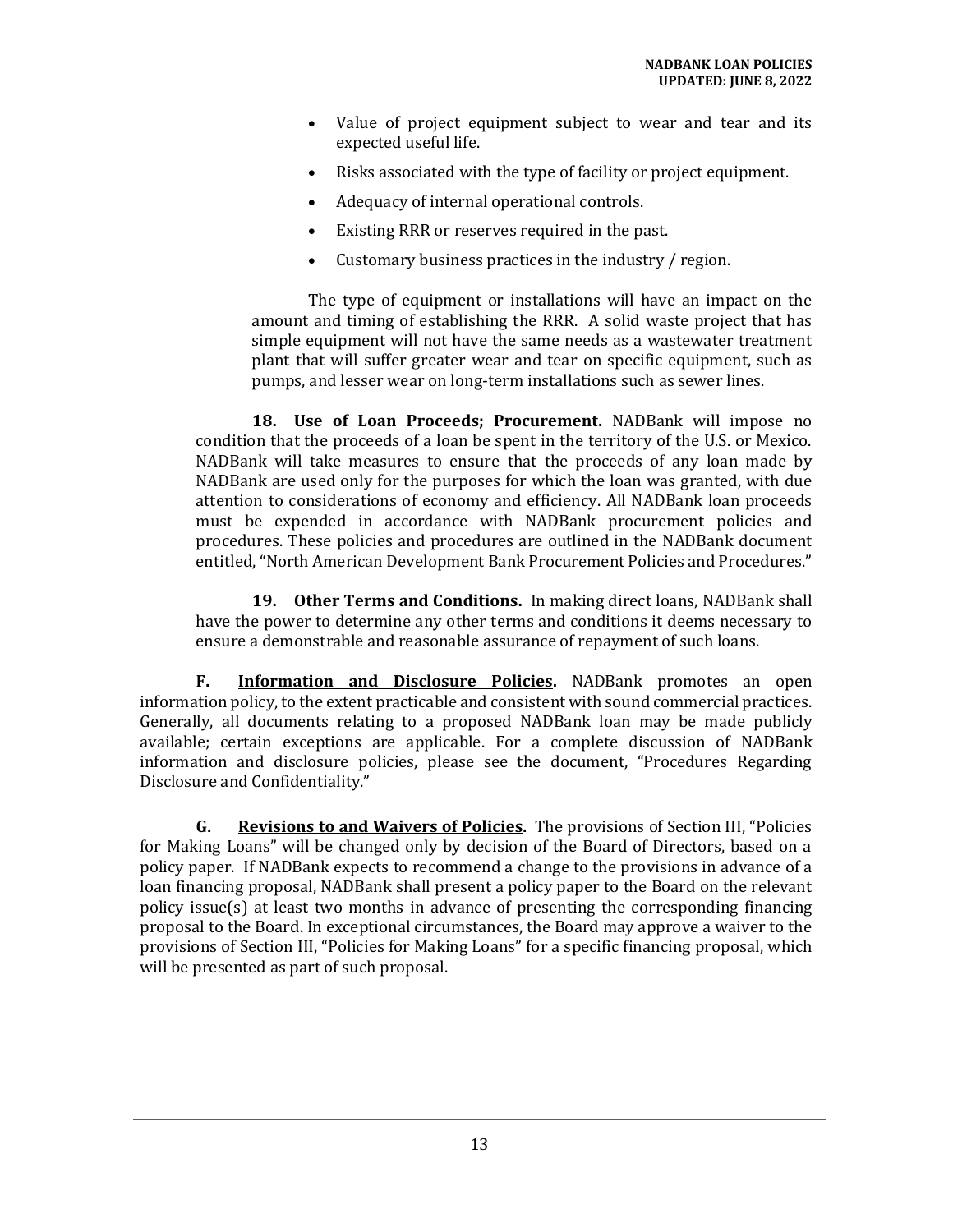# **IV. PROCEDURES FOR MAKING LOANS**

To assist project sponsors in determining whether their environmental infrastructure projects are eligible for certification and loan financing, NADBank can provide preliminary guidance regarding potential financial designs and structures of projects. As part of this process, NADBank will encourage communities to engage in long-term planning for their infrastructure needs, and to establish effective and sustainable methods of operation.

In working with project sponsors on preliminary financing proposals, NADBank will determine whether the ability of projects to qualify for NADBank loans might benefit from grant support from the NADBank Technical Assistance Program (TAP). During this time, NADBank may also assist project sponsors in securing complementary loans, equity, grants or other forms of financing from a variety of public and private sources, including the NADBank Border Environment Infrastructure Fund (BEIF), funded by the U.S. Environmental Protection Agency. NADBank's evaluation of a project's financial proposal will identify the levels of non-reimbursable financial support a project might need to meet repayment obligations and ensure affordability of the project for the relevant border community's ratepayers.

Once a project sponsor has determined to secure NADBank loan financing for an eligible environmental infrastructure project, the sponsor should apply for project certification and financing. The certification guidelines are contained in the document entitled "Project Certification Criteria and Process." The Board of Directors approves certification and financing of projects simultaneously. NADBank will work on a cooperative basis with the project sponsor to ensure that all requirements for certification and financing are addressed in a timely manner. The following procedures must be followed to access NADBank loan financing:

<span id="page-17-0"></span>**A. Application.** Applicants for financing must indicate to NADBank in writing their interest in NADBank financing, which may be done by electronic means directed to the NADBank staff member(s) assigned as the point(s) of contact for the applicant. Applicants should provide at least the following: name and location of the project, the general objectives or type of project, the loan amount requested from NADBank, and the sponsor's or project's contact information. For those loans in which a bidding process is required, the invitation to such bidding process can be considered sufficient indication of interest in NADBank financing.

<span id="page-17-1"></span>**B. Indicative Term Sheet.** Private-sector project sponsors or borrowers must commit in writing to an indicative term sheet prior to the use of material NADBank resources in the development of the relevant project. The term sheet includes provisions for payment of expenses incurred by NADBank in analyzing the project sponsor's loan proposal. Depending on the size and sophistication of the transaction, NADBank may require external advice to support its due diligence regarding technical, financial and legal advice to prepare loan documentation. Consistent with standard commercial practice, NADBank will pass through these costs to the project sponsor.

<span id="page-17-2"></span>**C. Loan Financing Proposal.** The project sponsor or borrower must provide the necessary information to complete a financing proposal with detailed information for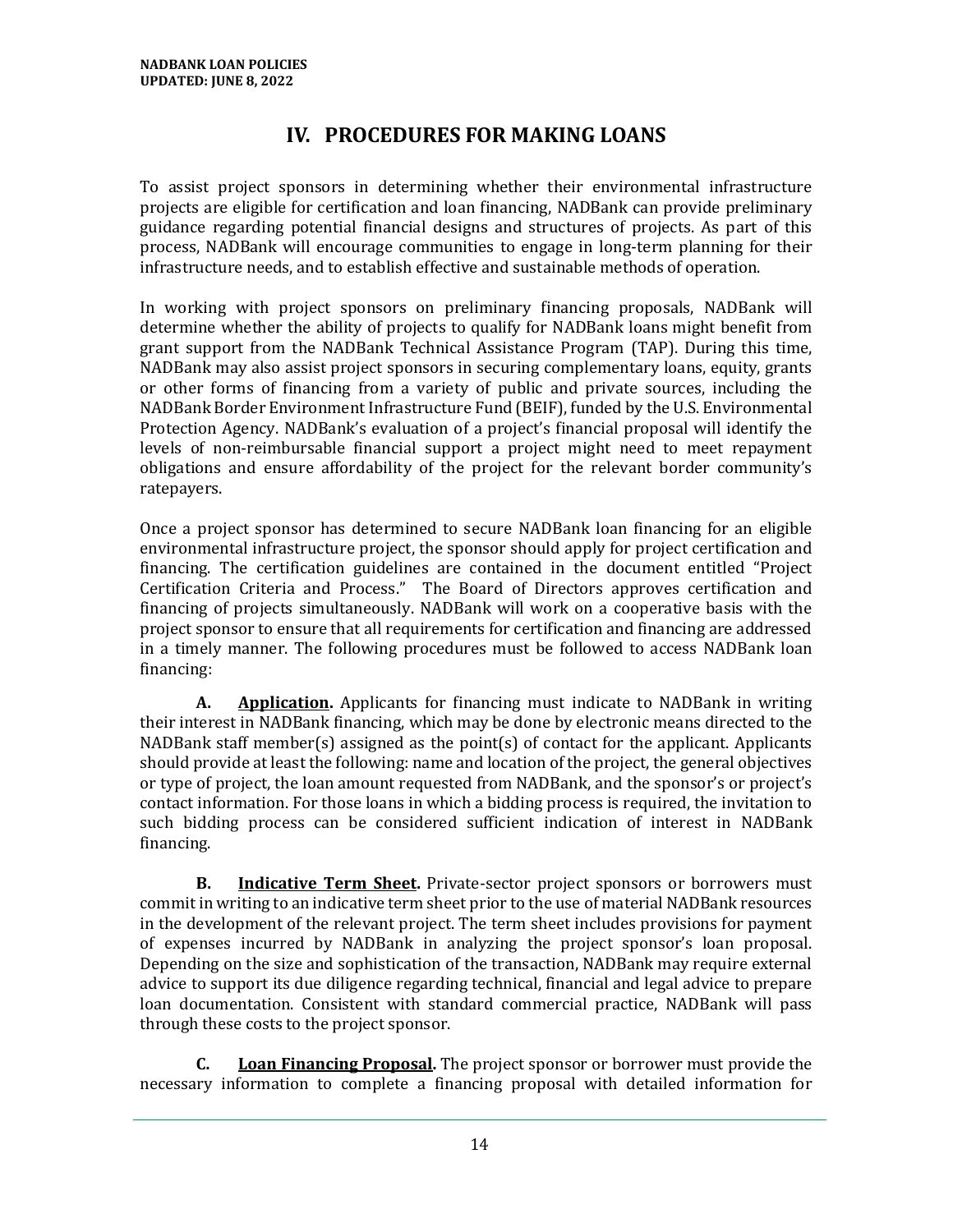consideration by NADBank. NADBank will review the material submitted in a timely manner to determine if it includes all the information required. If NADBank determines that the information is incomplete, it will explain the deficiencies to the applicant. As applicable, the material requested from the sponsor or borrower may include, but not be limited to, the following information:

| <b>GUIDELINE FOR INFORMATION REQUIREMENTS</b> |              |                                                                                                                                                                                                                                                                                                                                     |  |  |
|-----------------------------------------------|--------------|-------------------------------------------------------------------------------------------------------------------------------------------------------------------------------------------------------------------------------------------------------------------------------------------------------------------------------------|--|--|
| <b>General Project</b><br>1.                  | a)           | A project description that includes:                                                                                                                                                                                                                                                                                                |  |  |
| <b>Information</b>                            |              | information on the applicant (potential<br>i.<br>borrower): name, address, phone, email, fax;<br>names and positions of legal representative and<br>key project contact person;                                                                                                                                                     |  |  |
|                                               |              | ii. a description of the project, its objectives,<br>environmental benefits, impacts, participants,<br>main characteristics, outcomes and population to<br>benefit;                                                                                                                                                                 |  |  |
|                                               |              | iii. the total cost with a breakdown by main category<br>of the expected financial structure (equity, grants,<br>debt);                                                                                                                                                                                                             |  |  |
|                                               |              | iv. project schedule; and                                                                                                                                                                                                                                                                                                           |  |  |
|                                               |              | a brief description of the planning, construction,<br>v.<br>operation and maintenance processes.                                                                                                                                                                                                                                    |  |  |
|                                               | b)           | Where appropriate, a feasibility study containing a<br>detailed description of all aspects of the project,<br>including description, location, legal status, ownership,<br>and background on key elements of the project, such as<br>the status of agreements, licenses, local partner<br>participation, guarantors, and financing. |  |  |
|                                               | c)           | Draft agreements, to the extent available, for key<br>elements of the project, including supply, off-take,<br>revenue and operations and maintenance.                                                                                                                                                                               |  |  |
|                                               | $\mathbf{d}$ | Where applicable, a description of how the project fits<br>into the long-term master plans of the service system<br>and the long-term strategic plans of the community or<br>communities in the service area or affected areas.                                                                                                     |  |  |
|                                               | e)           | Where applicable, a description of the user fee system<br>in place for the service area, including both historical<br>and projected data on rate levels, comparability of rates<br>to other service areas in the border region, legal                                                                                               |  |  |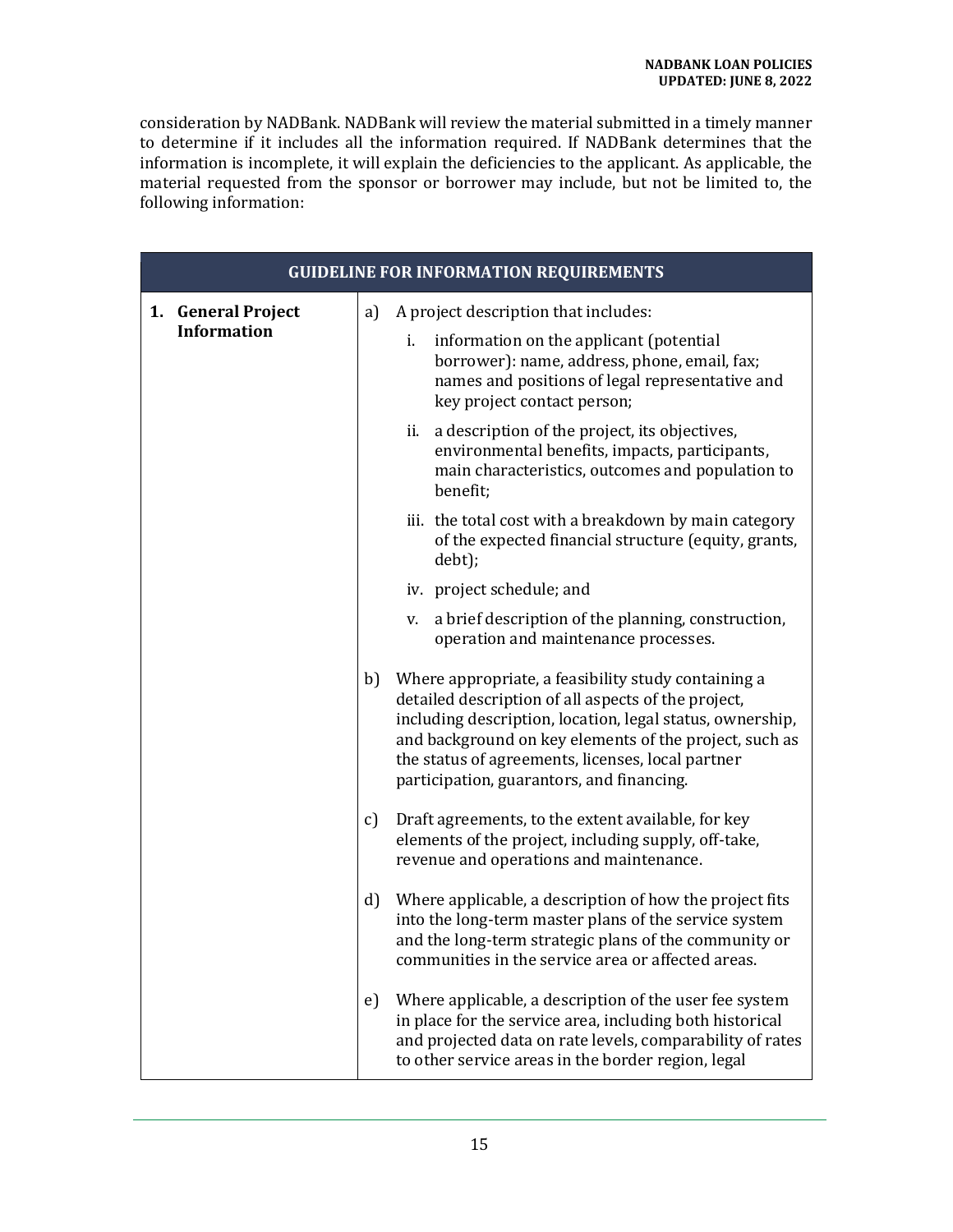|    | <b>GUIDELINE FOR INFORMATION REQUIREMENTS</b> |               |                                                                                                                                                                                                                                                                                                                                                                                                     |  |  |
|----|-----------------------------------------------|---------------|-----------------------------------------------------------------------------------------------------------------------------------------------------------------------------------------------------------------------------------------------------------------------------------------------------------------------------------------------------------------------------------------------------|--|--|
|    |                                               |               | authority and capacity to raise rates, and the collections<br>system.                                                                                                                                                                                                                                                                                                                               |  |  |
|    | 2. Project Participants                       | a)            | The potential borrower should present information<br>describing its organizational and technical structure.                                                                                                                                                                                                                                                                                         |  |  |
|    |                                               | b)            | Sponsors must provide all relevant financial<br>information, including audited financial statements.                                                                                                                                                                                                                                                                                                |  |  |
|    |                                               | $\mathbf{c}$  | If the sponsors are part of a joint venture or<br>consortium, information should be provided for all<br>relevant participants. Shareholders' and/or<br>partnership agreements should also be provided.                                                                                                                                                                                              |  |  |
|    |                                               | d)            | Sponsors and guarantors must provide sufficient<br>evidence that they are empowered to assume the<br>NADBank loan.                                                                                                                                                                                                                                                                                  |  |  |
|    |                                               | e)            | The information necessary for the Know Your<br>Customer (KYC) process will be required for both the<br>entities and individuals relevant to the transaction,<br>namely: official identifications, legal and corporate<br>powers, administrative responsibilities, shareholder<br>positions, corporate structures, related entities,<br>taxpayer registration, and legal domiciles, among<br>others. |  |  |
| 3. | <b>Technical</b><br><b>Information</b>        | a)            | A project summary indicating, among other things: the<br>project to be financed; proposed expansion and<br>improvements; compliance with environmental<br>standards and regulations; if available, parties expected<br>to be involved in building, operating and maintaining<br>the project.                                                                                                        |  |  |
|    |                                               | b)            | A detailed estimate of operating costs.                                                                                                                                                                                                                                                                                                                                                             |  |  |
|    |                                               | $\mathcal{C}$ | A description of the project costs and specifications,<br>with a breakdown of the costs by category.                                                                                                                                                                                                                                                                                                |  |  |
|    |                                               | d)            | Where applicable, a detailed description of the<br>measures taken to protect against project completion<br>risk, including liquidated damage provisions,<br>performance bond requirements, and other guarantee<br>arrangements.                                                                                                                                                                     |  |  |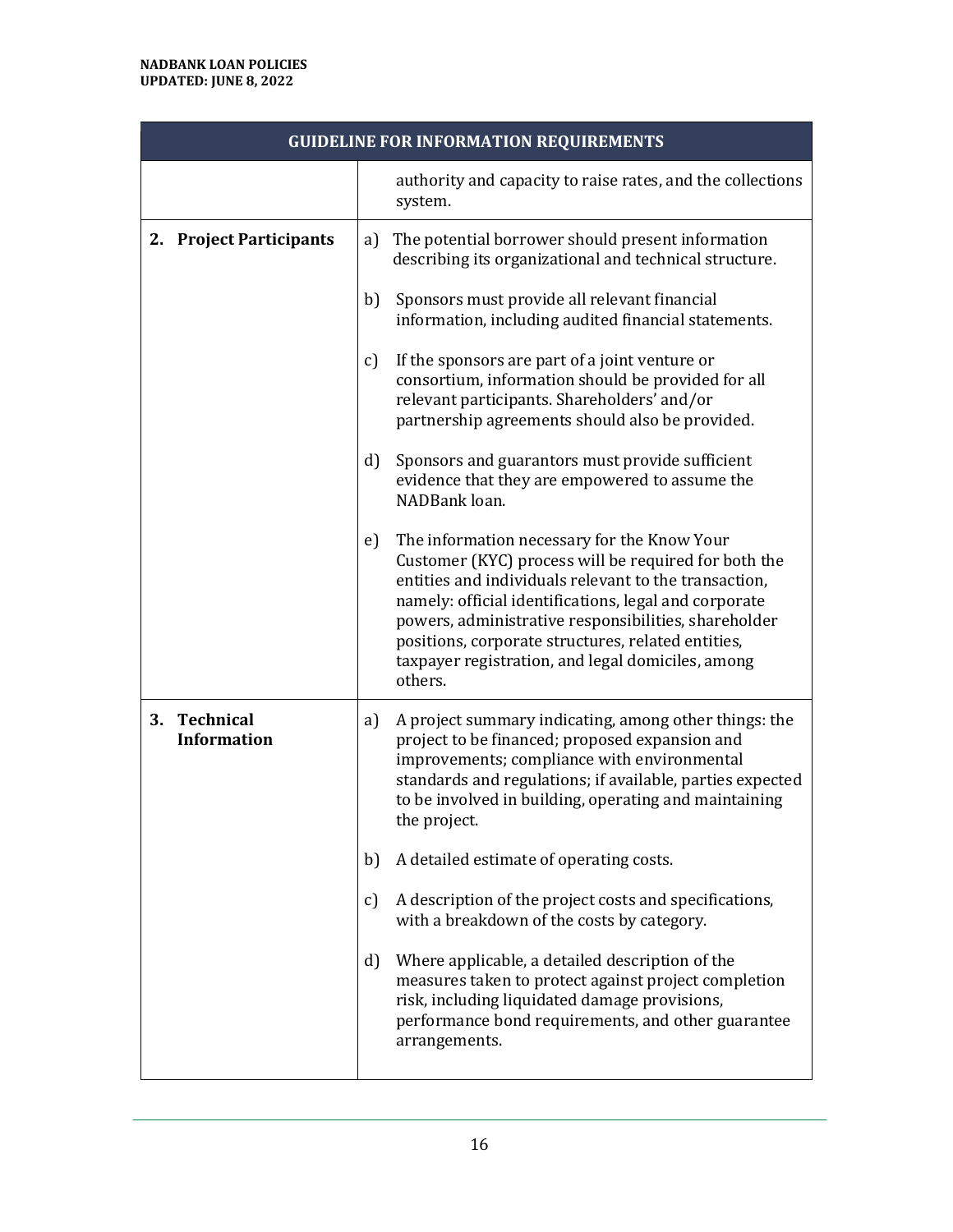| <b>GUIDELINE FOR INFORMATION REQUIREMENTS</b> |    |                                                                                                                                                                                                                                                                                                                                                                                                                                                                                                                                                                   |
|-----------------------------------------------|----|-------------------------------------------------------------------------------------------------------------------------------------------------------------------------------------------------------------------------------------------------------------------------------------------------------------------------------------------------------------------------------------------------------------------------------------------------------------------------------------------------------------------------------------------------------------------|
|                                               | e) | A project implementation and disbursement schedule,<br>which includes all phases of the project process:<br>planning, bidding, contracting, design, construction,<br>preliminary and regular operation and maintenance.                                                                                                                                                                                                                                                                                                                                           |
|                                               | f) | An operations and maintenance plan.                                                                                                                                                                                                                                                                                                                                                                                                                                                                                                                               |
|                                               | g) | Where applicable, a capital improvement program.                                                                                                                                                                                                                                                                                                                                                                                                                                                                                                                  |
|                                               | h) | Where applicable, an overall procurement plan.                                                                                                                                                                                                                                                                                                                                                                                                                                                                                                                    |
| 4. Economic<br><b>Information</b>             | a) | Where necessary for market risk assessment, economic<br>information about the project service area should<br>include, among others, economic growth, population<br>trends, income trends and economic activity.                                                                                                                                                                                                                                                                                                                                                   |
|                                               | b) | Where applicable, the service area's customer profile,<br>including customer mix; system hook-ups; service area<br>demand; service history; percentage of demand<br>covered by the service; sales by category of customer;<br>number of customers by category (including population<br>served but not metered); largest customers by revenue<br>and service; sales system and procedures (service<br>coverage; other service methods; billing and collection<br>history during the last three years); and an assessment<br>of potential opposition to rate hikes. |
|                                               | c) | Where applicable, market information on the service<br>area, including ten years of historical usage; rates and<br>collections data; present and projected needs and<br>capacity of the service; system demand forecast with<br>assumptions; description of competition, if any;<br>projected market share; identity and location of<br>customers by class; and strategies for hook-ups, rates,<br>and collections.                                                                                                                                               |
| 5. Financial Information                      | a) | A breakdown of anticipated project costs and<br>expenditures, as applicable, from the initial planning<br>phase through start-up, including interest during<br>construction and working capital requirements, by<br>major cost category.                                                                                                                                                                                                                                                                                                                          |
|                                               | b) | A summary of the anticipated project financing plan<br>and security package, including the proposed source,<br>amount, currency, and terms of debt, equity<br>investments, and grants; the sources of finance in the                                                                                                                                                                                                                                                                                                                                              |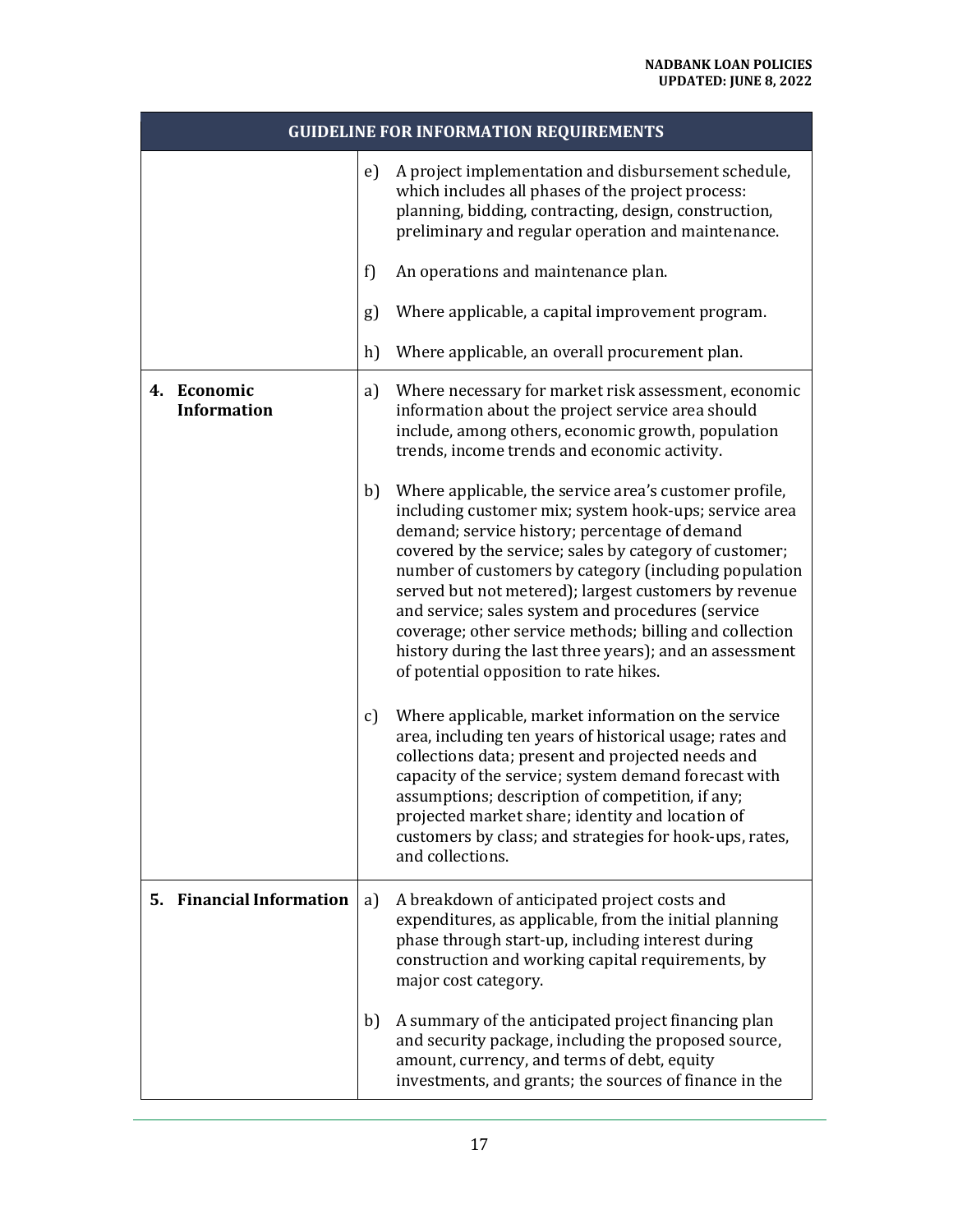|              | <b>GUIDELINE FOR INFORMATION REQUIREMENTS</b>                                                                                                                                                                                                                                                                                       |
|--------------|-------------------------------------------------------------------------------------------------------------------------------------------------------------------------------------------------------------------------------------------------------------------------------------------------------------------------------------|
|              | event of project cost overruns; and a description of<br>contingency reserves and escrow accounts. Information<br>on the terms, security requirements, and status of<br>financing commitments of other lenders to the projects,<br>if applicable, should be provided.                                                                |
| $\mathbf{c}$ | As required and applicable, comprehensive audited<br>annual financial reports for the last five fiscal years;<br>financial reports for the current fiscal year; budget for<br>the following fiscal year.                                                                                                                            |
| d)           | Where applicable, an analysis of unit costs and rates by<br>category for the last five years and projected for the<br>next five years; and a comparative rate analysis with<br>other cities in the region.                                                                                                                          |
| e)           | As applicable, projected annual financial statements<br>covering the period from project development through<br>final maturity of the proposed NADBank financing, to<br>include balance sheet, income statement, cash flows,<br>projected debt, and debt service ratios. Projections<br>should also include a sensitivity analysis. |
| f)           | Finance sources: equity, debt, grants; debt/bond<br>issuance history; information on outstanding and other<br>proposed loans and liabilities.                                                                                                                                                                                       |
| g)           | Where applicable, describe relevant assumptions for<br>financial projections, including but not limited to the<br>bases for estimates of user fees or other dedicated<br>sources of repayment; operating and administrative<br>costs, depreciation, amortization and tax rates; and<br>local government policy on user fees/rates.  |
| h)           | Where the currency of the loan differs from the<br>currency of project revenue, a description of the<br>measures that will be taken (hedging or recourse<br>arrangements) to protect the borrowers and/or the<br>NADBank loan or third-party guarantee from exchange<br>risk.                                                       |
| i)           | Where NADBank requires recourse to a project sponsor<br>or guarantor, detailed financial information on the<br>capacity of the sponsor or guarantor to meet its<br>financial obligations must be provided, as well as a<br>detailed description of the potential collateral.                                                        |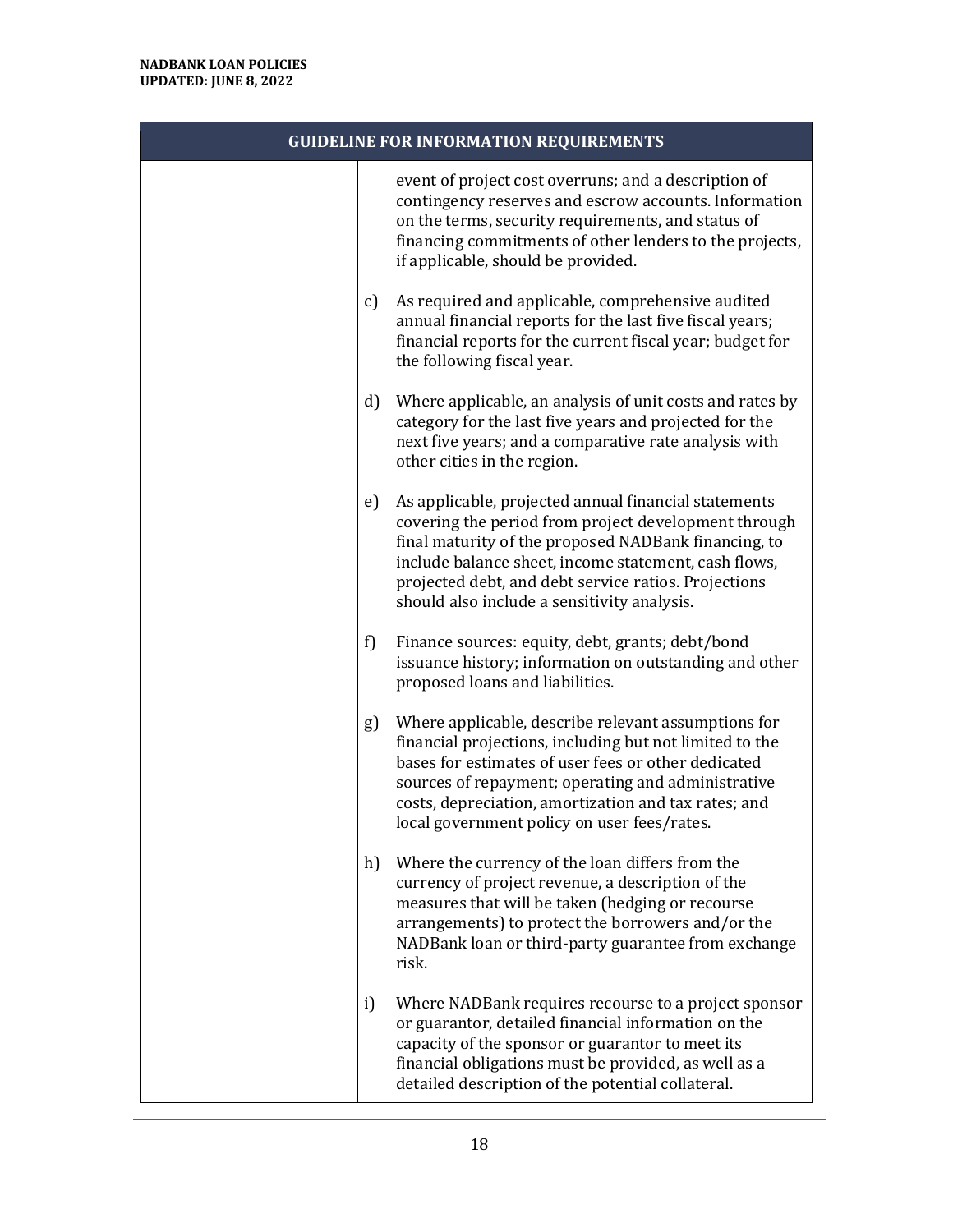| <b>GUIDELINE FOR INFORMATION REQUIREMENTS</b> |              |                                                                                                                                                                                                                                                                                                                                                                                                            |  |  |
|-----------------------------------------------|--------------|------------------------------------------------------------------------------------------------------------------------------------------------------------------------------------------------------------------------------------------------------------------------------------------------------------------------------------------------------------------------------------------------------------|--|--|
|                                               | j)<br>k)     | A description of the principal risks and benefits of the<br>project to the sponsors, lenders, and guarantors.<br>Where applicable, a description of the types of<br>insurance coverage to be purchased for both the pre-<br>and post-completion phases of the project.                                                                                                                                     |  |  |
| 6. Legal/Regulatory<br><b>Information</b>     | a)<br>b)     | A description of progress made toward obtaining all<br>essential government authorizations, licenses, permits,<br>and other legal requirements, including ordinances<br>authorizing project and other license/concession<br>provisions. There must be a reasonable assurance that<br>all required operating permits will be obtained when<br>necessary.<br>Where applicable, a description of rate-setting |  |  |
|                                               | c)           | procedures, as well as rate ordinances or resolutions.<br>Where applicable, any sales contracts and supply<br>agreements.                                                                                                                                                                                                                                                                                  |  |  |
|                                               | $\mathbf{d}$ | Documentation and other evidence that project<br>sponsors, borrowers, guarantors and other contractual<br>partners:                                                                                                                                                                                                                                                                                        |  |  |
|                                               |              | are legally organized, are in compliance with the<br>i.<br>relevant legal formalities, and have legal<br>personality;                                                                                                                                                                                                                                                                                      |  |  |
|                                               |              | are empowered to contract credits with<br>ii.<br>NADBank in the currency offered by NADBank;                                                                                                                                                                                                                                                                                                               |  |  |
|                                               |              | iii. are empowered to undertake obligations to act as<br>specified in the loan contracts of NADBank;                                                                                                                                                                                                                                                                                                       |  |  |
|                                               |              | iv. have the legal power to carry out such changes in<br>organization and structure as might be needed<br>for the project;                                                                                                                                                                                                                                                                                 |  |  |
|                                               |              | are not the subject of material adverse litigation;<br>V.                                                                                                                                                                                                                                                                                                                                                  |  |  |
|                                               |              | vi. are acting consistently with, and are not in<br>breach of, other contracts and obligations; and                                                                                                                                                                                                                                                                                                        |  |  |
|                                               |              | vii. where applicable, are able to submit to any<br>arbitration required by the loan agreement and<br>adapt their procurement procedures to NADBank<br>policies.                                                                                                                                                                                                                                           |  |  |
|                                               |              |                                                                                                                                                                                                                                                                                                                                                                                                            |  |  |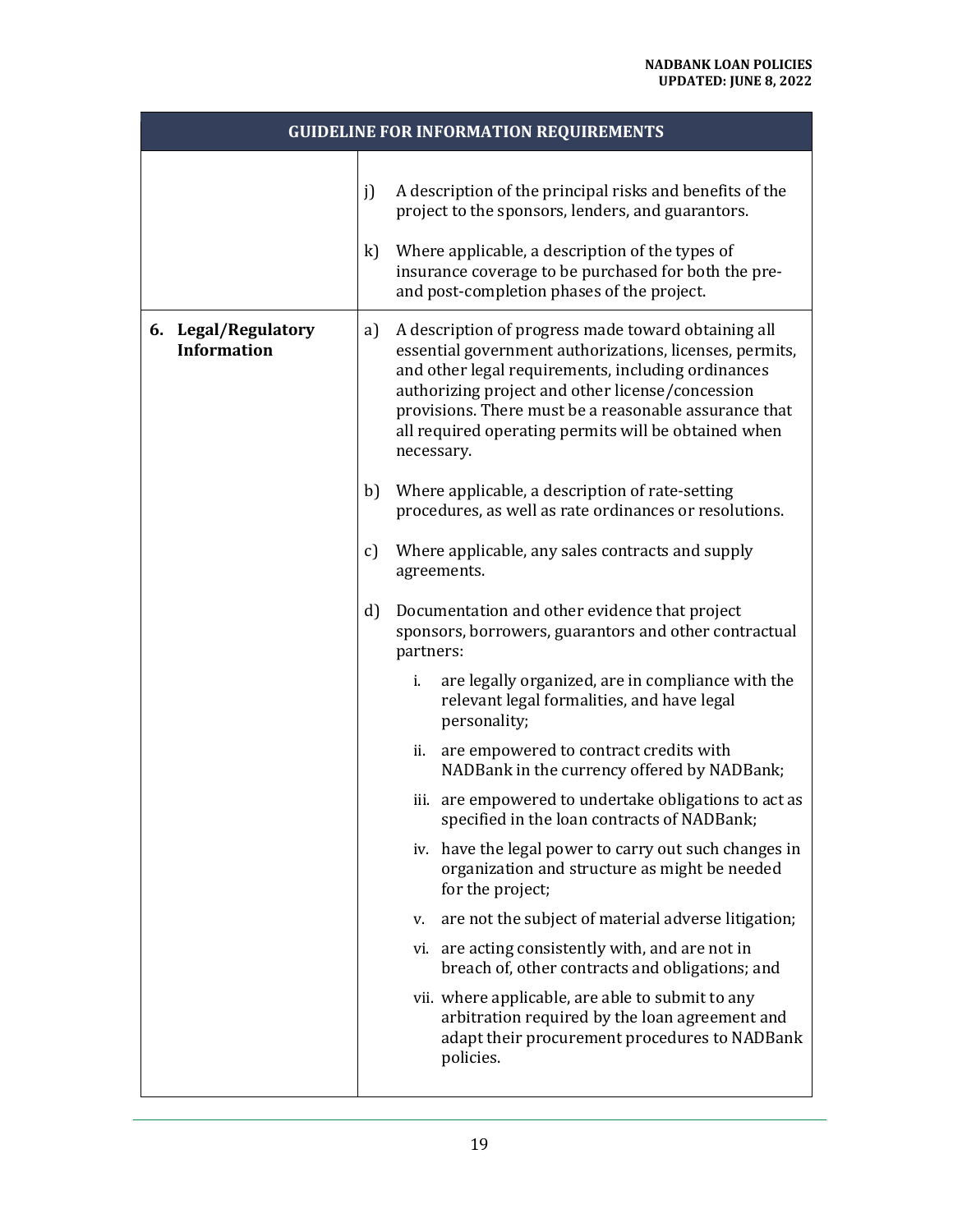#### **GUIDELINE FOR INFORMATION REQUIREMENTS**

e) Appropriate board resolutions, legal opinions, certifications and similar assurances of compliance with legal requirements.

**D. Evaluation of the Financing Proposal.** NADBank staff, with the assistance of outside consultants as necessary, will perform a comprehensive analysis of each complete financing proposal. This process will include an in-depth review of project/loan risks (including credit risks, construction risks; operating risks; technology risks; management risks; input/supply risks; market risks; foreign exchange risks; interest rate risks, and regulatory risks) and the financial structure of the project. Through this analysis, NADBank must ensure that projects are technically, environmentally, financially and economically sound, that project sponsors have the institutional, managerial and structural capacity to carry out their projects, and that a loan proposal meets all of the basic policies governing NADBank loans set forth in Section III of this document. In performing this analysis, NADBank generally considers the following factors.

|            | <b>LOAN EVALUATION FACTORS</b>                                                                                                                                                                                                    |
|------------|-----------------------------------------------------------------------------------------------------------------------------------------------------------------------------------------------------------------------------------|
| 1. General | If applicable, if the project is part of an articulated long-<br>a)<br>term strategic or system master plan that promotes the<br>most effective use of integrated resources, including<br>capital.                                |
|            | b)<br>The project design and cost shall be appropriate for<br>projects of similar type and size.                                                                                                                                  |
|            | Appropriate least-cost solutions will be encouraged for<br>c)<br>all aspects of a project, especially its operation and<br>maintenance.                                                                                           |
|            | $\mathbf{d}$<br>Appropriate new designs and technologies will be<br>acceptable so long as the technology risk is not borne<br>by NADBank.                                                                                         |
|            | Where applicable, if the project generates user fees or<br>e)<br>other dedicated sources of revenue in the service area<br>and demonstrates an effective system for collecting the<br>user fees or dedicated revenue is in place. |
|            | Where applicable, the rate setting and approval process<br>f)<br>must be transparent and should allow the<br>implementation of timely and adequate rate increases,<br>as necessary.                                               |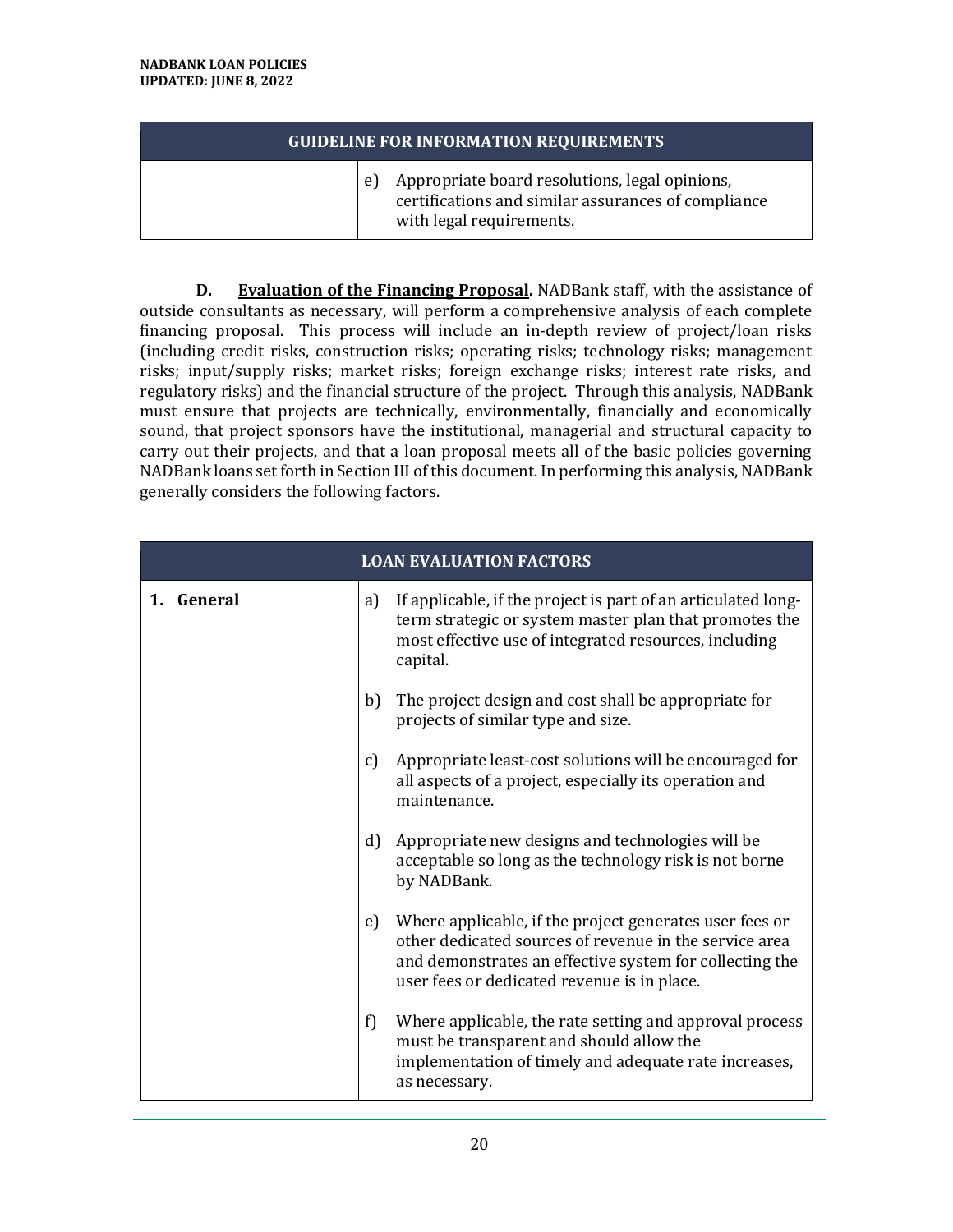|                         |    | <b>LOAN EVALUATION FACTORS</b>                                                                                                                                                                                                                                                                                                                                                                                         |
|-------------------------|----|------------------------------------------------------------------------------------------------------------------------------------------------------------------------------------------------------------------------------------------------------------------------------------------------------------------------------------------------------------------------------------------------------------------------|
|                         | g) | Where applicable, effective demand management and<br>public awareness strategies should be incorporated<br>into project designs.                                                                                                                                                                                                                                                                                       |
|                         | h) | Supply unit pricing and costs should reflect market-<br>based pricing, consistent with NADBank's procurement<br>guidelines.                                                                                                                                                                                                                                                                                            |
|                         | i) | Concessions and contracts let by governmental bodies<br>to private companies shall have been procured under<br>fair, reasonable, competitive and transparent<br>procedures consistent with NADBank's procurement<br>guidelines.                                                                                                                                                                                        |
|                         | j) | Where applicable, sponsors or their guarantors shall<br>have authorized levels of rates and charges sufficient to<br>repay all debt, cover operations and maintenance costs,<br>and fund all reserves, as specified in the loan<br>documents.                                                                                                                                                                          |
| 2. Project Participants | a) | Project sponsors, borrowers, guarantors and other<br>contractual partners must be able to demonstrate the<br>technical, managerial, and financial capabilities to<br>perform their respective obligations within the project.                                                                                                                                                                                          |
|                         | b) | Project sponsors, borrowers and guarantors must<br>demonstrate that they are empowered to assume and<br>discharge financial obligations deriving from the loan<br>contracts, especially obligations for receiving,<br>maintaining and managing funds, as well as making<br>payments on loans.                                                                                                                          |
|                         | c) | Project sponsors, borrowers and guarantors must have<br>sufficient assets to meet their obligations.                                                                                                                                                                                                                                                                                                                   |
|                         | d) | As appropriate, project sponsors or borrowers must<br>show that they have the legal power to set rates for the<br>project and the capacity to implement rate increases,<br>where user fees are a key component of project<br>security. If project sponsors or borrowers do not have<br>the legal capacity to set rates, the guarantee of the<br>entity that does have the legal power to set rates may<br>be required. |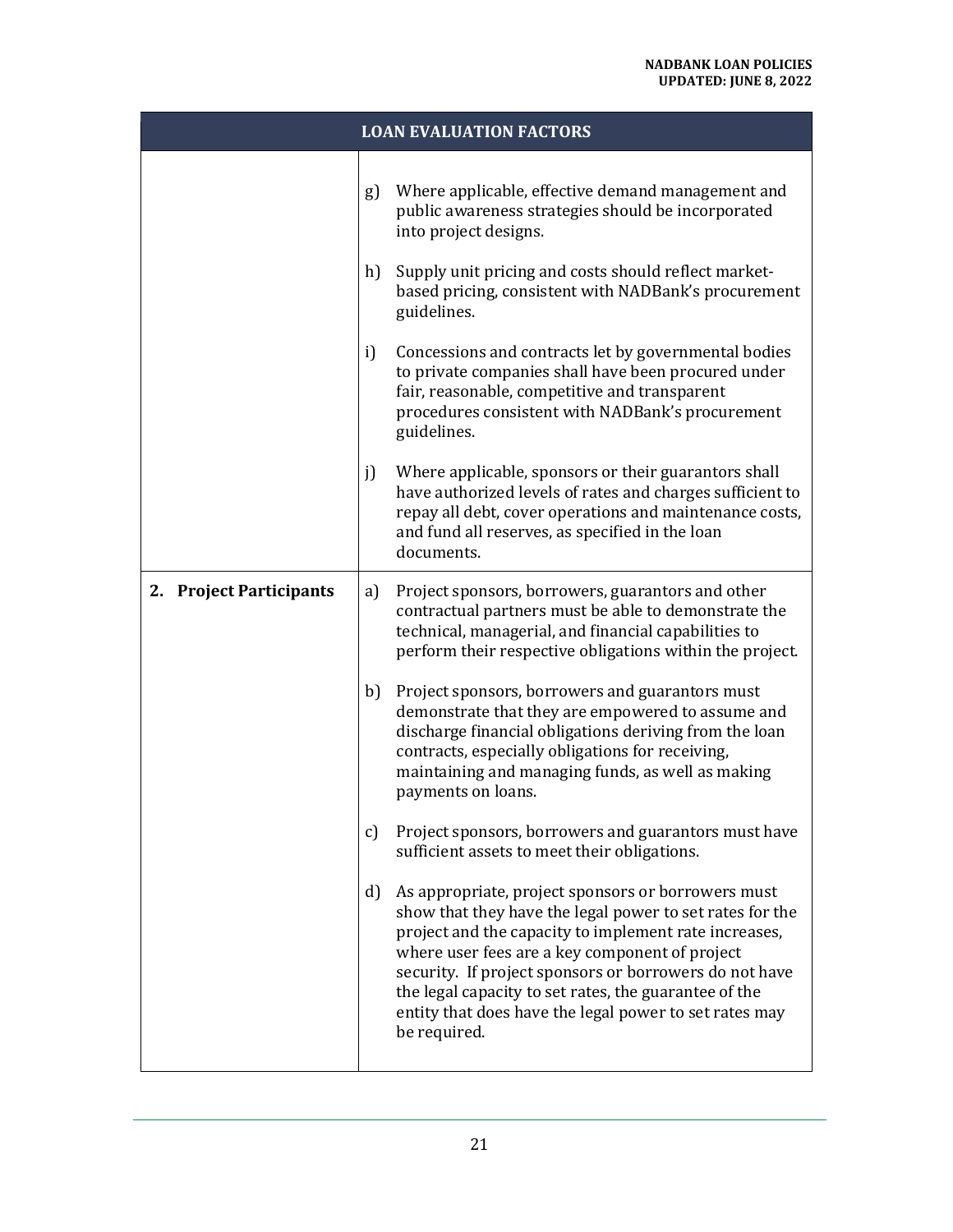|              | <b>LOAN EVALUATION FACTORS</b>                                                                                                                                                                                                                                                                                                                                                                                                                                                                                                                                                                                                                                          |
|--------------|-------------------------------------------------------------------------------------------------------------------------------------------------------------------------------------------------------------------------------------------------------------------------------------------------------------------------------------------------------------------------------------------------------------------------------------------------------------------------------------------------------------------------------------------------------------------------------------------------------------------------------------------------------------------------|
|              | In NADBank's assessment of project management,<br>e)<br>where applicable, project sponsors or borrowers must<br>demonstrate that they have the capacity to provide<br>service at a reasonable price, implement capital<br>improvement programs independently, and undertake<br>the necessary accounting and financial reporting<br>requirements specified by NADBank.                                                                                                                                                                                                                                                                                                   |
| 3. Technical | Project technology must be appropriate and effective.<br>a)<br>To the extent possible, a project sponsor or borrower<br>must obtain all permits and licenses to construct and<br>operate a project prior to initial disbursement, and<br>there must be a reasonable assurance that all required<br>operating permits will be obtained when necessary.<br>The project sponsors and borrowers must provide a<br>description of all licenses and permits required for a<br>project, and a plan for securing such licenses and<br>permits. NADBank will require the sponsor or<br>borrower to periodically report on the program for<br>securing such licenses and permits. |
|              | b)<br>A technical feasibility study or sufficiently detailed<br>engineering information must be provided to<br>demonstrate the technical feasibility of the project.                                                                                                                                                                                                                                                                                                                                                                                                                                                                                                    |
|              | A comprehensive operations and maintenance plan for<br>c)<br>the term of NADBank's financing must be provided to<br>ensure the ability of local utilities to operate and<br>maintain the system.                                                                                                                                                                                                                                                                                                                                                                                                                                                                        |
|              | The project's procurement procedures must be<br>d)<br>consistent with NADBank's procurement procedures.                                                                                                                                                                                                                                                                                                                                                                                                                                                                                                                                                                 |
| 4. Economic  | The service area of the proposed project is a focal point<br>a)<br>in the evaluation of credit risk and, therefore, when<br>appropriate, must be able to sustain a level of user fees<br>or other dedicated sources of revenue sufficient to<br>service project debt.                                                                                                                                                                                                                                                                                                                                                                                                   |
|              | If applicable, an economic analysis of the project must<br>b)<br>be available in order to measure the adequacy and<br>stability of the project's customer base, the sensitivity<br>to economic cycles, future capital needs, and when<br>appropriate the adequacy, competitiveness and<br>affordability of user fees or other dedicated sources of<br>revenue.                                                                                                                                                                                                                                                                                                          |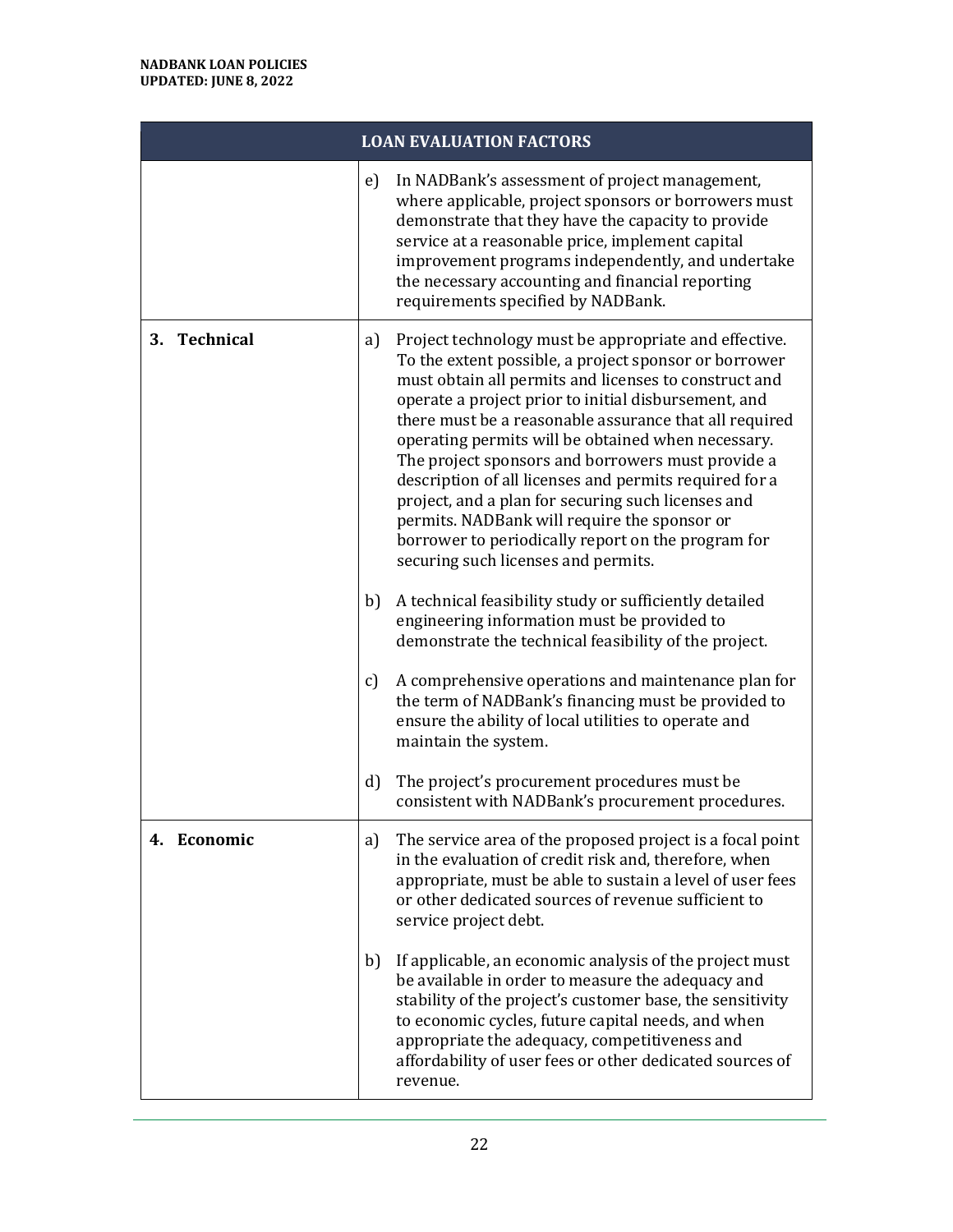|                     | <b>LOAN EVALUATION FACTORS</b>                                                                                                                                                                                                                                                                                                                                                                                                                                                                                                       |
|---------------------|--------------------------------------------------------------------------------------------------------------------------------------------------------------------------------------------------------------------------------------------------------------------------------------------------------------------------------------------------------------------------------------------------------------------------------------------------------------------------------------------------------------------------------------|
|                     | If applicable, the economic analysis of the service area<br>$\mathbf{c}$<br>must support a determination that over the life of the<br>project the service area will be economically viable and<br>the project debt will be serviced.                                                                                                                                                                                                                                                                                                 |
| 5. Financial        | NADBank will examine and evaluate all factors of a<br>a)<br>borrower and a project, where appropriate, to<br>determine whether or not it will generate sufficient<br>revenue to cover the project's long-term operations<br>and maintenance costs, fund the required reserves, and<br>repay the debt.                                                                                                                                                                                                                                |
|                     | b)<br>Where applicable, the project should have long-term<br>arrangements for the effective collection of user fees<br>and other project revenue; long-term contracts, where<br>appropriate, from creditworthy entities for the<br>purchase of any project output; and, where necessary<br>and customary, long-term contracts for the purchase of<br>the project's major project inputs such as fuel, raw<br>materials, and for operations and maintenance. Such<br>contracts should extend beyond the term of NADBank<br>financing. |
|                     | The project should contain an appropriate allocation of<br>c)<br>risk to the parties best suited to manage those risks. A<br>sensitivity analysis should indicate a sufficient debt<br>service coverage ratio to ensure uninterrupted debt<br>servicing for the term of the debt.                                                                                                                                                                                                                                                    |
|                     | $\mathbf{d}$<br>The analysis of the creditworthiness of a borrower will<br>include an analysis of the borrower's debt service<br>capacity that explicitly takes into account the<br>sensitivity of the borrower's creditworthiness to<br>potential variability in interest rates; and the exposure<br>element applied to the loan shall reflect this analysis.                                                                                                                                                                       |
|                     | Where applicable, projects and project sponsors must<br>e)<br>obtain customary and adequate insurance against<br>normally insurable risks, (e.g., theft of assets, fire,<br>specific construction risks).                                                                                                                                                                                                                                                                                                                            |
| 6. Legal/Regulatory | Legal and regulatory analysis must demonstrate that<br>a)<br>the project meets all national, state and local legal and<br>regulatory requirements of the place where the project<br>is to be located.                                                                                                                                                                                                                                                                                                                                |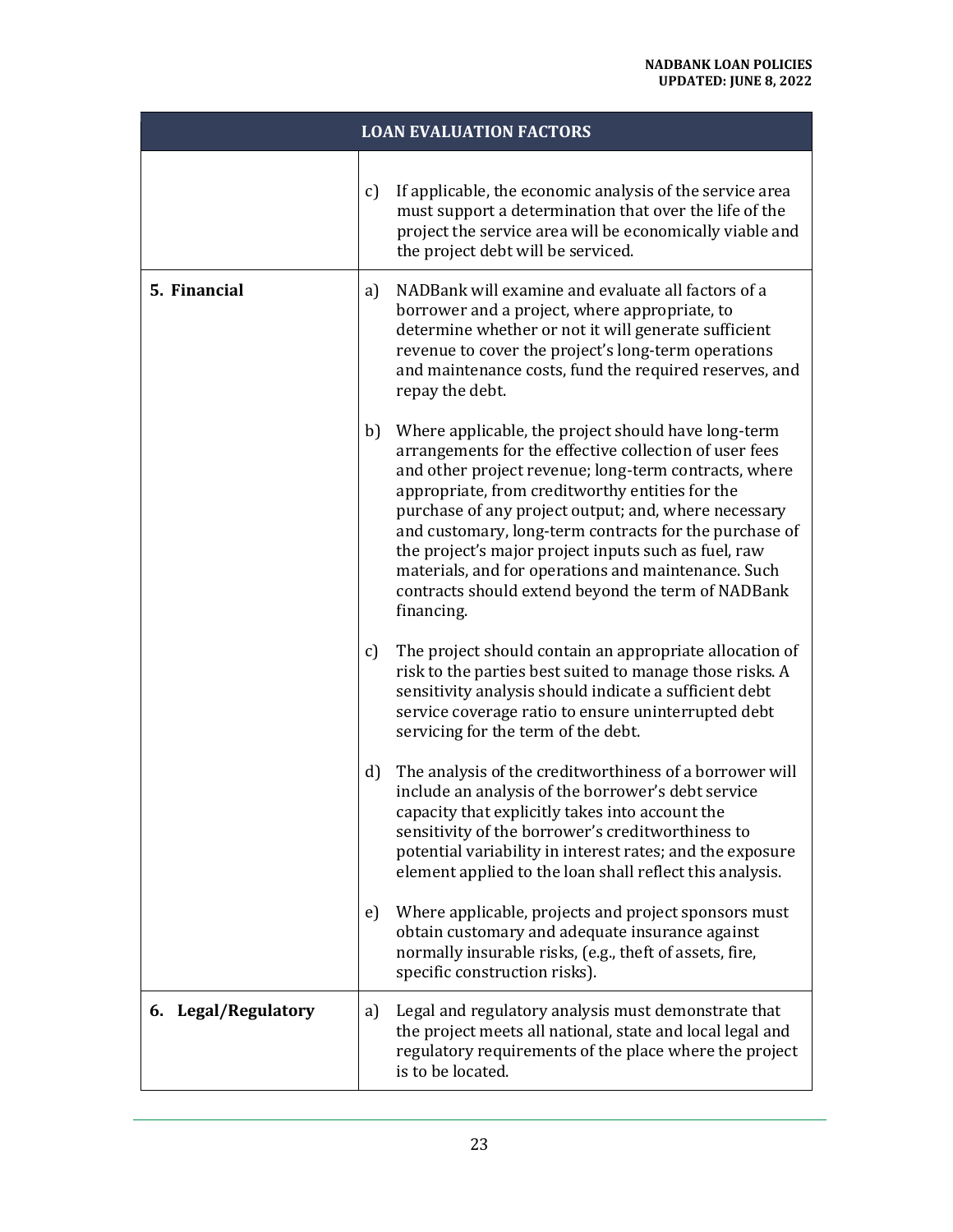| <b>LOAN EVALUATION FACTORS</b> |                                                                                                                                                                                                                   |
|--------------------------------|-------------------------------------------------------------------------------------------------------------------------------------------------------------------------------------------------------------------|
|                                | Loan documentation must conform to NADBank<br>b)<br>policies and guidelines.                                                                                                                                      |
|                                | Project sponsors, borrowers, guarantors and other<br>C)<br>contractual partners must demonstrate that they are<br>empowered to undertake the obligations to act as<br>specified in their agreements with NADBank. |

<span id="page-27-0"></span>**E. Approval of Financing Commitment.** Upon completion of the evaluation of a financing proposal, NADBank staff will make an initial determination whether the proposal meets all of the policies governing NADBank loan financing. Proposals meeting all policy requirements will be submitted for final Board approval as follows:

1. The detailed financing proposal will be presented to NADBank's internal Funding Committee chaired by the Managing Director.

Upon recommendation of the Funding Committee, the detailed certification and financing proposal will be presented to the Board of Directors for its consideration.

2. Following the Board of Directors' approval of certification and financing, a Financing Commitment in the amount authorized by the Board will be provided to the project sponsor or borrower. A Financing Commitment is the formal authorization of NADBank financial support and commits NADBank to make the proposed loan, subject to the borrower's satisfaction of the terms and conditions set forth in the Financing Commitment and satisfactory completion of NADBank's due diligence process, supervised by the Funding Committee.

<span id="page-27-1"></span>**F. Execution of Loan Agreement.** NADBank staff will negotiate the final terms and conditions of the loan agreement with the borrower, consistent with the Financing Commitment authorized by the Board of Directors. NADBank's Legal Department, working with outside legal counsel as necessary, will work with the borrower to prepare the relevant legal documentation for execution by NADBank and the borrower. The loan agreement will establish all the terms and conditions of the loan, including among others, provision for payment of principal, interest and other charges, maturities, and dates of payment, and the currency or currencies in which payment will be made to NADBank. NADBank will also require standard loan covenants as part of its loan agreement, and will make appropriate use of negative pledge, cross-default and prepayment clauses. The following issues are among those also addressed in the final negotiation and drafting of a loan agreement:

• *Conditions Precedent to the Availability of the Loan*. Before drawing down the loan, the borrower must satisfy the conditions precedent to the availability of the loan specified in the loan agreement. Among such conditions, the borrower is usually required to provide NADBank with such documents as promissory notes,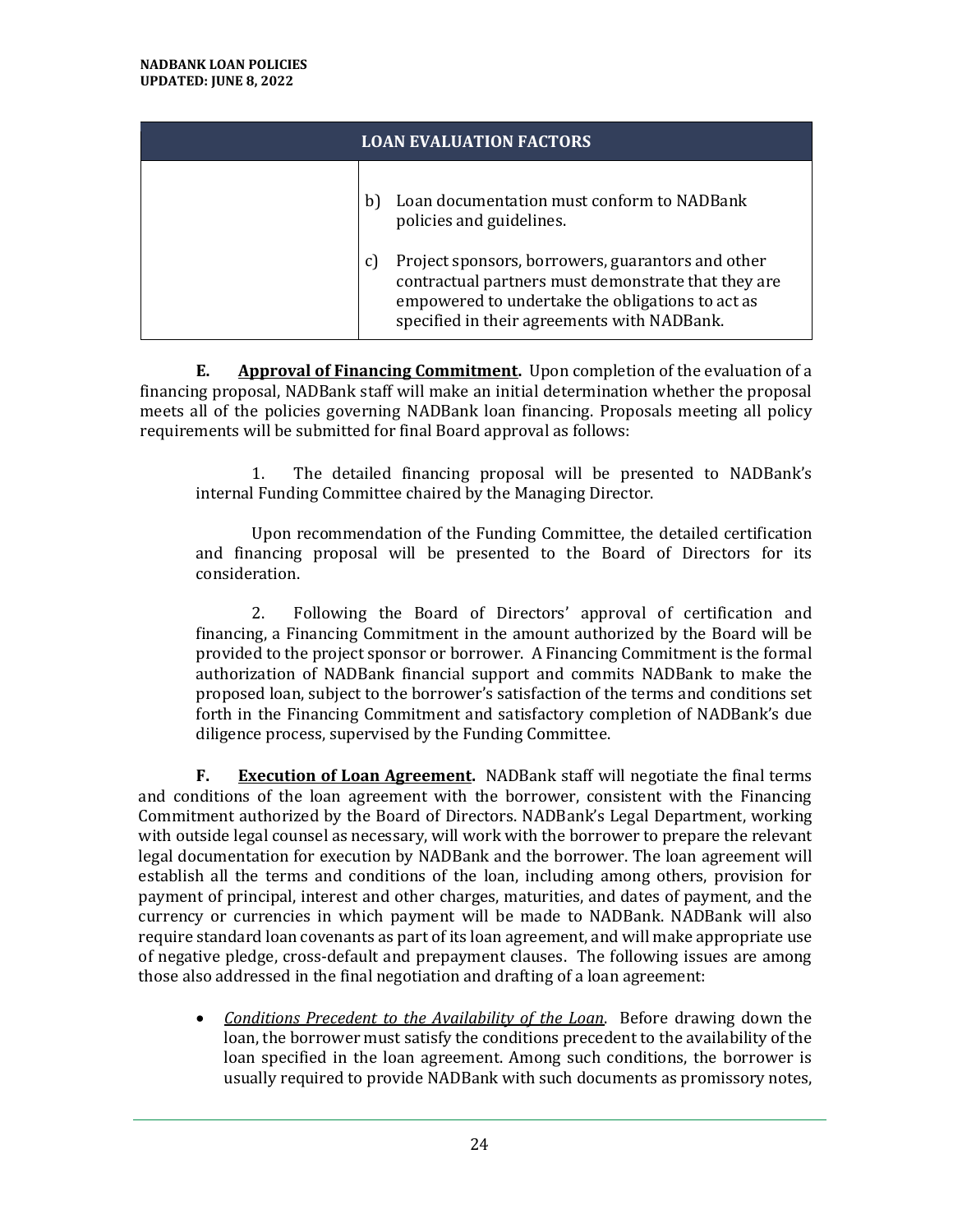evidence of the borrower's authority to enter into the loan agreement, a legal opinion, a list of the items to be financed and a copy of the necessary authorizations from the authorities in the borrower's country. When the borrower has complied with all these conditions, NADBank will make the loan available to the borrower, in accordance with the disbursement schedule in the loan agreement.

- *Conditions Precedent to the Disbursement of the Loan*. Once the conditions precedent to the availability of the loan have been satisfied, the borrower may request a disbursement. The borrower may have to satisfy additional conditions precedent to the first disbursement of the loan and subsequent disbursements.
- *Reporting.* For each project financed by NADBank, the following financial and technical reports, as appropriate or applicable, as well as others specified in the loan agreement, will be required until the loan is repaid:
	- o audited annual financial statements with unaudited monthly or quarterly financial statements
	- o annual budgets;
	- o timely reports on any financial problems of a project;
	- $\circ$  monthly status reports on the project's development during construction;
	- o annual operation and maintenance reports;
	- o timely reports on any significant technical problems encountered by the project; and
	- o interim and final reports on environmental and human health impacts of the project.

<span id="page-28-0"></span>**G. Disbursement of Funds.** A detailed description of NADBank's disbursement policies and procedures can be found in the NADBank document entitled, "Disbursement Manual."

<span id="page-28-1"></span>**H. Project Supervision.** A detailed description of NADBank's supervision policies and procedures can be found in the NADBank document entitled, "Supervision of Procurement and Contracting."

<span id="page-28-2"></span>**I. Project Closeout.** Once a project is completed, it requires a closeout report. Borrowers will provide the necessary information for NADBank to produce the report, which includes information on the actual project built and its outcomes. The specific information needed for the report is defined on a per project basis and will be required by the loan contract.